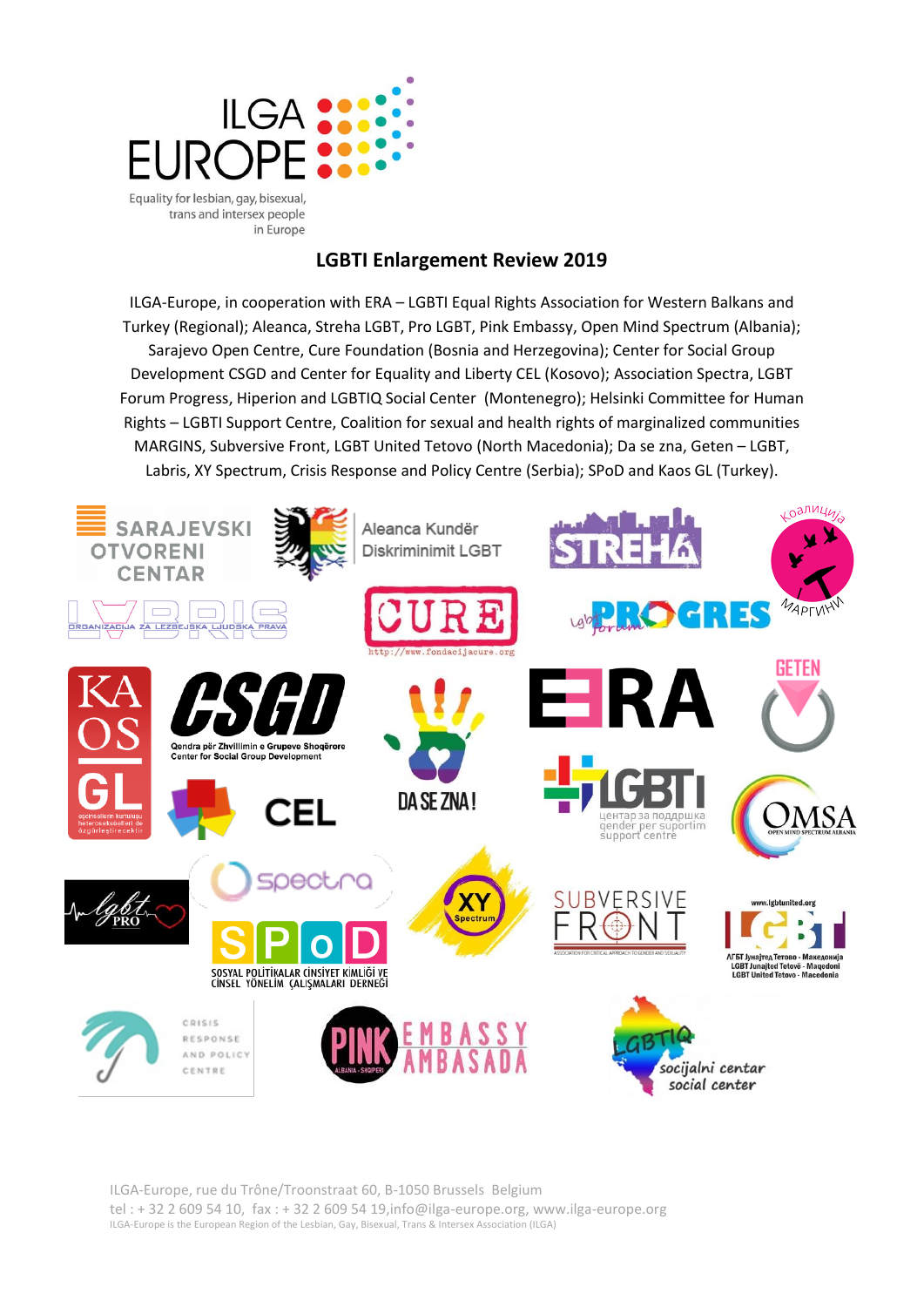### **Table of Contents**

| 2. |  |
|----|--|
| 3. |  |
|    |  |
|    |  |
|    |  |
|    |  |
|    |  |
|    |  |
|    |  |
|    |  |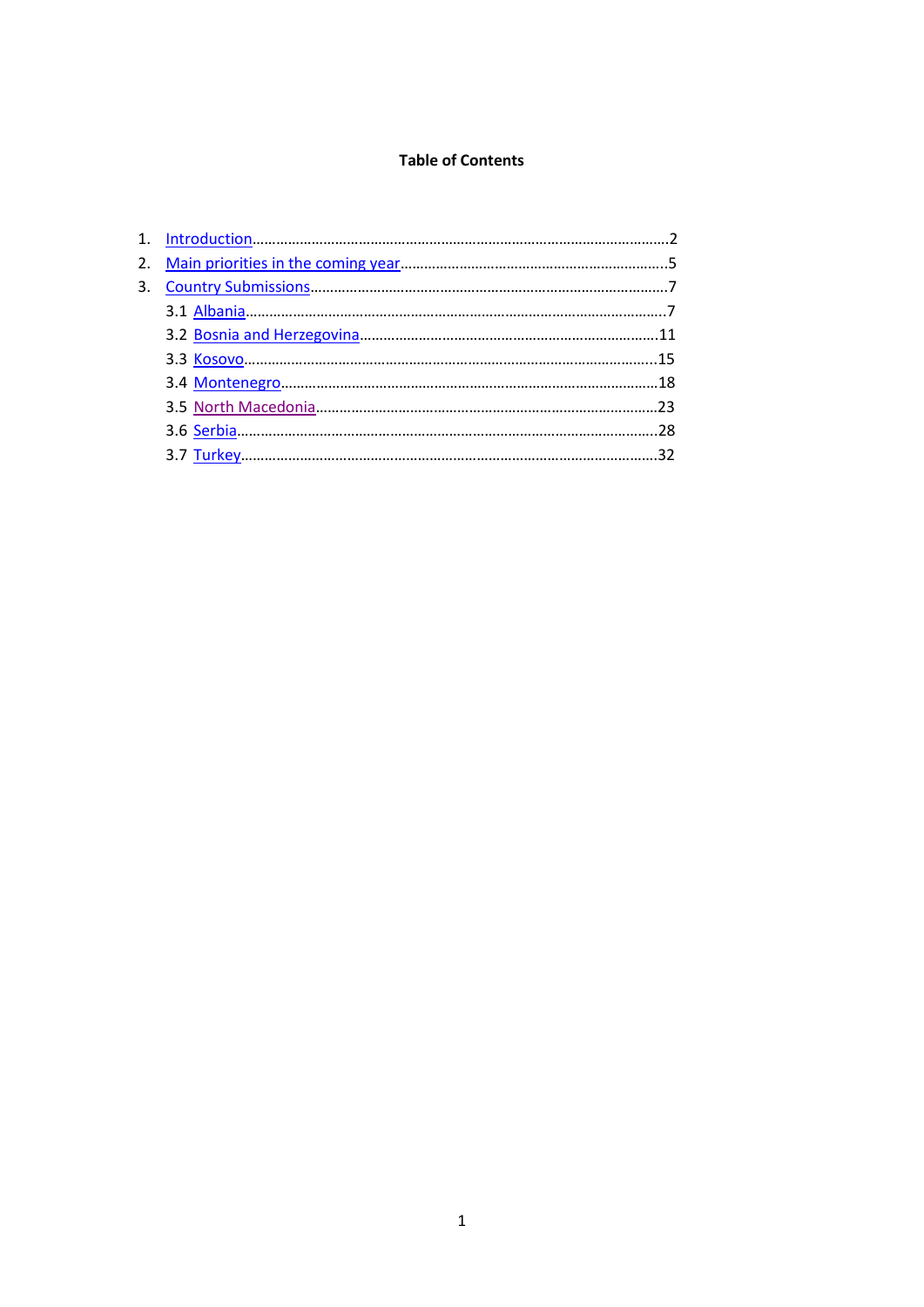# <span id="page-2-0"></span>**1. Introduction**

## **Rationale**

In order to ensure an accurate representation of the developments relating to the human rights of LGBTI people ILGA-Europe and ERA, together with our member organisations in EU accession countries, have compiled this submission to the Progress Reports of the European Commission.

This report reflects developments in the recognition and respect for the human rights of LGBTI people in each accession country during the period from January through December 2019. It is intended to assist the European Commission in assessing the progress made en route to EU accession in each country to date. In addition to outlining key developments and challenges on the road to LGBTI equality, the report also highlights gaps in legislation and policy for the promotion and protection of the human rights of LGBTI people, and the priorities which authorities in each country should tackle in the coming year, as identified by LGBTI activists in the respective countries.

We hope that this input will be useful in the process of assessing the progress of each country to date, and in identifying key priorities in the coming year.

We also hope that this report will be used as guidance by the EU officials, MEPs and EU representatives in the accession countries throughout the year, when referring to rights of LGBTI persons in the accession countries and the much needed further improvement of their position in society and within legal and policy frameworks.

The EU accession process has been, and continues to be, a driving force for change in the recognition of the human rights of LGBTI people throughout the region. Year on year the human rights of LGBTI people continue to feature notably in the reports, assessing progress to date and setting out recommendations for the authorities to implement in the future. In order to ensure this implementation, we deem it necessary to extend this reporting process so that it includes **mechanisms for the follow-up of the recommendations to national governments**, and for **reporting back to civil society on how data published in the reports are used in this regard throughout the year**. In this way we can ensure that the reports reach their full potential when it comes to securing social and legal change for the rights of LGBTI people in the region.

#### **Local Context**

In the majority of the accession countries, the legal frameworks and existing policies for the promotion and protection of the human rights of LGBTI people are sound. However, these frameworks have remained largely stagnant for a number of years, with little further progress. While basic protections for the human rights of LGBTI people are in place in all countries apart from Turkey, further development is needed across the region. In particular, provision of legal gender recognition procedures and legislation, and recognition of same-sex partnership need to be addressed.

There is currently a real opportunity to create momentum for achievement of both of these changes, and the EU's voice of encouragement could be crucial in achieving this. However, three accession countries will have parliamentary elections in 2020 (Montenegro, North Macedonia and Serbia), while Kosovo faces political crisis and still has no Government elected. With that said, it is important to emphasise that newly elected Parliaments and Governments need to make clear and comprehensive agendas for such achievements.

Access to healthcare for trans people also remains an issue, both for trans specific healthcare as well as for non-discriminatory access to general health care. Intersex people are largely invisible across the region, with only Montenegro and Bosnia & Herzegovina having added sex characteristics as a protected ground against discrimination. Turkey does not have non-discrimination provisions on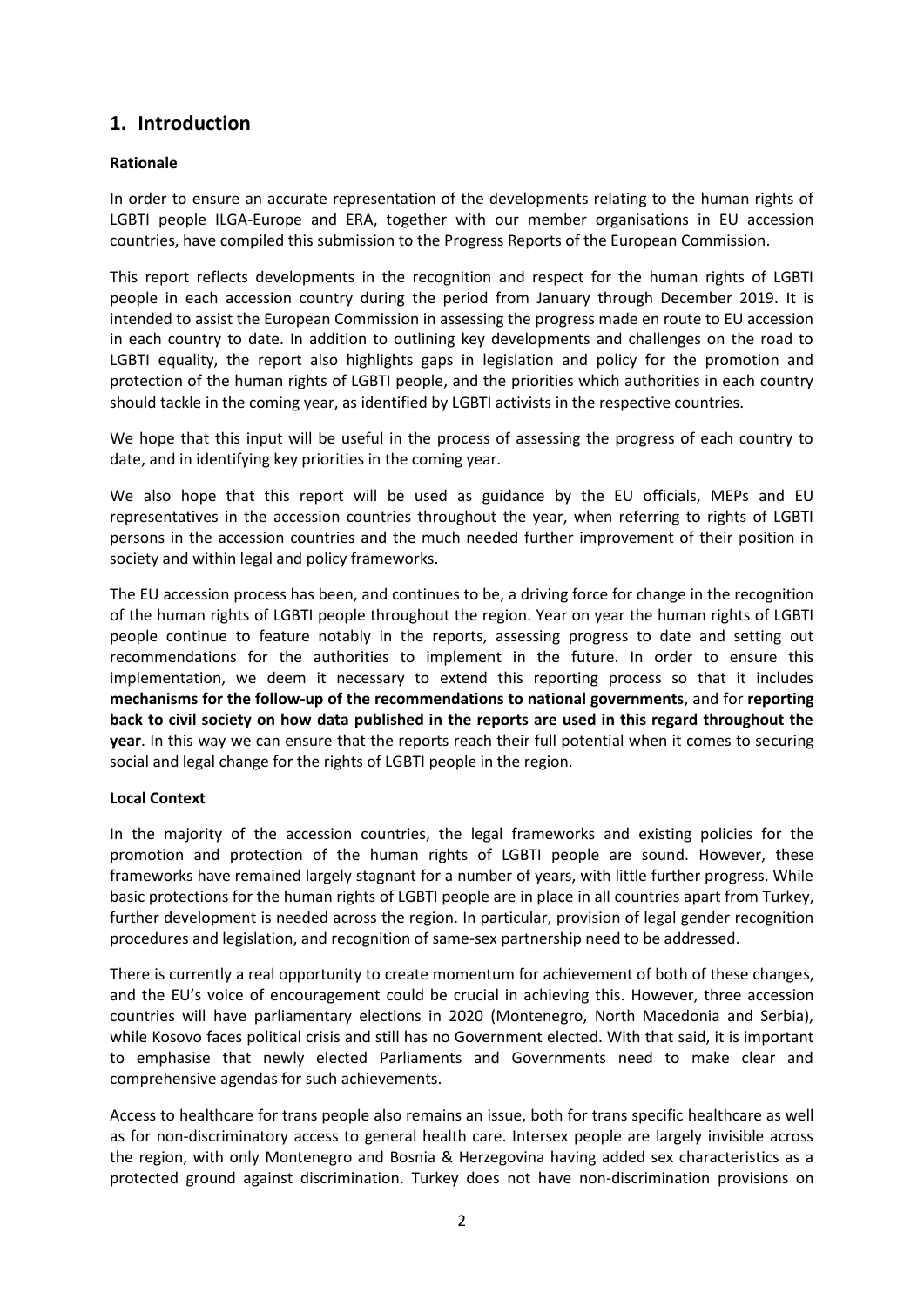grounds of sexual orientation and gender identity, hate speech laws do not name grounds of sexual orientation and gender identity in Kosovo, North Macedonia or Turkey. None of the EU accession countries have policies designed to tackle hate speech in place, yet hate speech is a prevalent issue in all of them.

Moreover, the lived reality for LGBTI people remains starkly different to the protections which exist on paper. Implementation of existing legislation remains a prominent issue. While hate crime legislation naming specifically grounds of sexual orientation and gender identity exists in a majority of the accession countries, identifying the hate element in bias motivated crimes against LGBTI people remains problematic. Hate speech continues to be an issue both in the media and on social media, often coming from political players, with little to no convictions despite regular reporting by civil society, showing that hate speech legislation, which also exists in a number of EU accession countries, is also not being applied effectively. Public attitudes, while improving in a number of countries, continue to be predominantly negative. Concrete recommendations from the EU side to tackle these issues and promote thorough and sustainable implementation can serve as a driving force for sustainable change to the lived realities of LGBTI people in the region.

#### **Headings for country submissions**

Each country submission is arranged under the following headings. In cases where organisations have no updates to share, the respective heading has been left out:

- Summary of key developments
- Main action points for the coming year
- Bias motivated violence, hate speech, hate crimes
- Freedom of assembly, association and expression
- Equality and non-discrimination, including legislation and enforcement
- Legal recognition for same sex couples
- Rights and equal treatment of trans persons
- Rights and equal treatment of intersex
- Public awareness and attitudes
- A supportive and enabling environment for civil society

#### **A note on the blockage of accession talks with North Macedonia and Albania**

The accession process of the European Union is of utmost importance for LGBTI rights, and human rights more broadly, in the Western Balkans. With the commencement of the process, the transition from authoritarian states to states based on democracy, rule of law, and respect for human and minority rights became inevitable and irreversible. Moreover, it became the major instrument for reconciliation of the region that went through a turbulent decade of wars, ethnic conflicts and economic and societal crisis.

Within this period, the position of LGBTI persons have drastically changed, as EU integration served as an anchor for reforms in the region when it comes to human rights for all, including the unconditional acknowledgment that LGBTI people are part of Western Balkan societies.

Reforms around LGBTI rights are unprecedented across the region. In particular, in addition to its name change, North Macedonia adopted many missing laws to protect rights of LGBTI persons in the past 2 years, confirming the essence of European fundamental values by explicitly including sexual orientation and gender identity in its anti-discrimination, education, media and hate crime legislation. Albania adopted a number of laws protecting LGBTI people from discrimination in employment and education, and hate crime laws inclusive of sexual orientation and gender identity. ERA gathered over 200 human rights defenders in the Albanian capital of Tirana for its regional LGBTI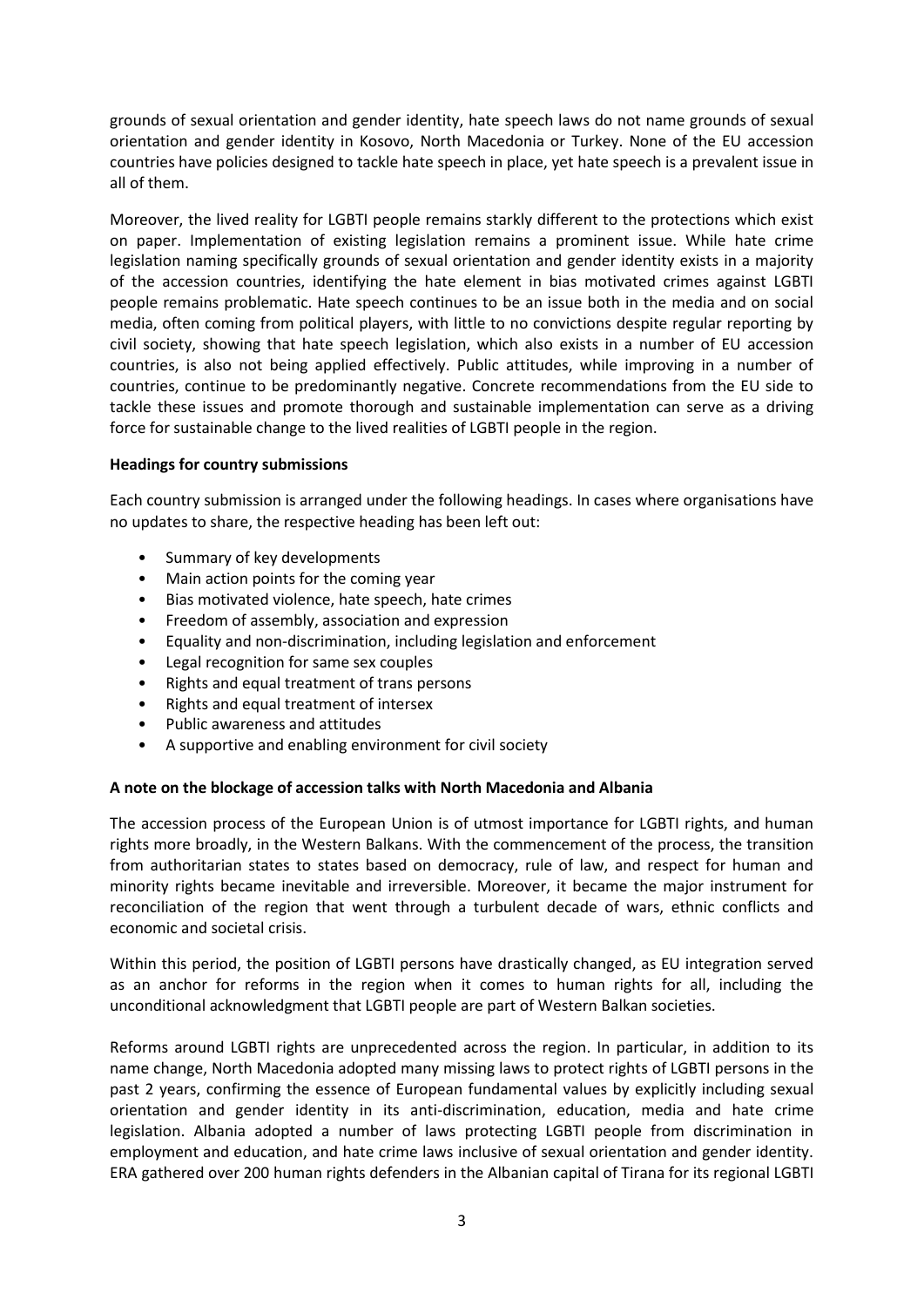conference this November, when the very first lesbian\* march was also held in the city's streets, without incident. North Macedonia held the first Pride Parade in June 2019, and the Ministry of Labour and Social Policy organized its first National Conference on Advancement of LGBTI Rights also in June 2019.

In an increasing number of European countries we are witnessing the continuous rise of populism, political and religious extremism, and the emergence of powerful anti-gender and anti-LGBTI movements. These forces are attempting to restrict and threaten the rights and freedoms of LGBTI people. With LGBTI communities still living in the fragile and yet to be fully reformed Western Balkans, facing a large number of human rights challenges, it is our belief that the EU is making an "historic error" by refusing to let North Macedonia and Albania start accession talks.

The decision to keep the doors closed to North Macedonia and Albania puts into question the credibility of the accession process throughout the region, a process which has been fundamental in improving the legal rights and social acceptance of LGBTI people. With no clear support from the EU and by stopping the EU integration process, every LGBTI person and group in the Western Balkans is once again at risk of increased marginalisation and of being left behind, while the LGBTI movement will have even less space for development.

We therefore call on the EU, and EU Member States, to recognise the wide-spread consequences of this situation, and to do everything in their power to ensure that the start of accession talks is unblocked. If the EU truly believes in empowering LGBTI and other vulnerable or minority communities and protecting their rights across Europe and the world, it must include the unblocking of accession talks as its top priority for the region.

## **Closing remarks**

Despite this very real concern for the region, the EU remains a key player for achieving real, sustainable change for LGBTI rights. The country submissions included in this report outline what changes are needed to ensure full and genuine protection of the human rights of LGBTI people, and we hope that many will be reflected in the Enlargement Reports to ensure continued and on-going progress for the promotion and protection of the human rights of LGBTI people in the EU accession countries.

For any further questions or concerns about the information in this report, please don't hesitate to get in touch.

Sincerely,

Belinda Dear Vuk Raičević

Advocacy Officer **Advocacy Officer Advocacy Manager Advocacy Manager** ILGA-Europe ERA Email: [belinda@ilga-europe.org](mailto:belinda@ilga-europe.org) entitled and the email: [vuk@lgbti-era.org](mailto:vuk@lgbti-era.org)

Direct line: +32 2 899 07 64 Mobile phone: +381 63 626 226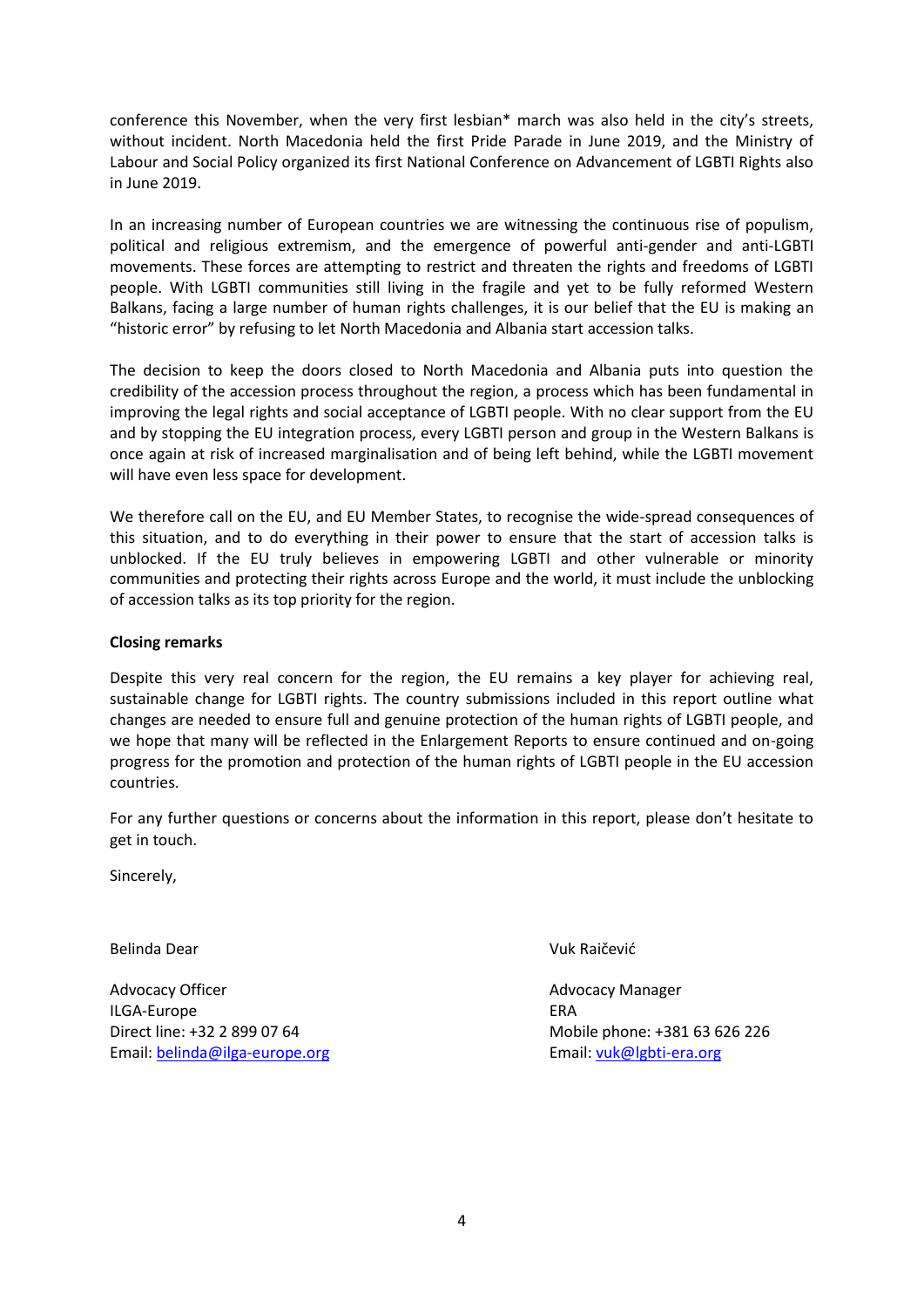# <span id="page-5-0"></span>**2. Main priorities in the coming year**

For each of the accession countries, local LGBTI organisations have identified key priorities for reform in the area of human rights of LGBTI persons. If these priorities are reflected in the country reports 2019, the organisations and the European Commission can deliver a unified message to the governments of accession countries and monitor the progress made on these issues in the coming year.

# **2.1. Albania**

- The National LGBT Action Plan expires at the end of 2020. The Ministry of Health needs to start work on drafting a new Action Plan as soon as possible, as it takes around two years to draft and adopt an action plan. The new plan needs to be accompanied by a suitable budget;
- Approval of changes in the family code to recognise same-sex partnership;
- Adoption of the law on gender recognition based on self-determination;
- Ensure full implementation of current legislation, including through provision discrimination prevention training to groups of professionals like police, school teachers, doctors, journalists, prosecutors, judges;
- Develop adequate mechanisms for implementation of UPR SOGIESC based recommendations
- The government should not only focus on same-sex partnership but also family violence, education, health services, social services, access to justice, employment, sex workers' rights etc.

# **2.2. Bosnia and Herzegovina**

- Adopt at all levels the Plan for Equality of LGBTI People in Bosnia and Herzegovina (BiH);
- Continue the work on the drafting of same-sex partnership legislation and work towards its adoption without delay;
- Amend criminal codes in FBiH and Brčko District to ban hate speech on grounds of sexual orientation, gender identity (SOGI);
- Amend the existing legal gender recognition procedures to allow trans people to change sex markers in their documents on the basis of self-determination;
- Increase training and cooperation of judiciary and police when dealing with hate crime, hate speech and discrimination;
- Secure mechanisms for adequate implementation of latest SOGIESC based recommendations made by HRC (UPR), UN CRC and UN CEDAW.

# **2.3. Kosovo**

- Amend the draft of the Civil Code to include same-sex partnerships;
- Ensure adequate implementation of the Criminal Code;
- Work closely with the Ministry of Internal Affairs and the Agency for Civil Registry to amend the Civil Status Law and draft the administrative instructions for enabling the change of gender marker in official documents;
- Initiate communication with national, regional and international actors on legal changes regarding intersex persons.

# **2.4. Montenegro**

- Form a working group for the Law on gender identity based on self-determination;
- Adoption of registered partnership law;
- Increase capacities of institutions in ensuring protection against discrimination, with special emphasis on the judicial system;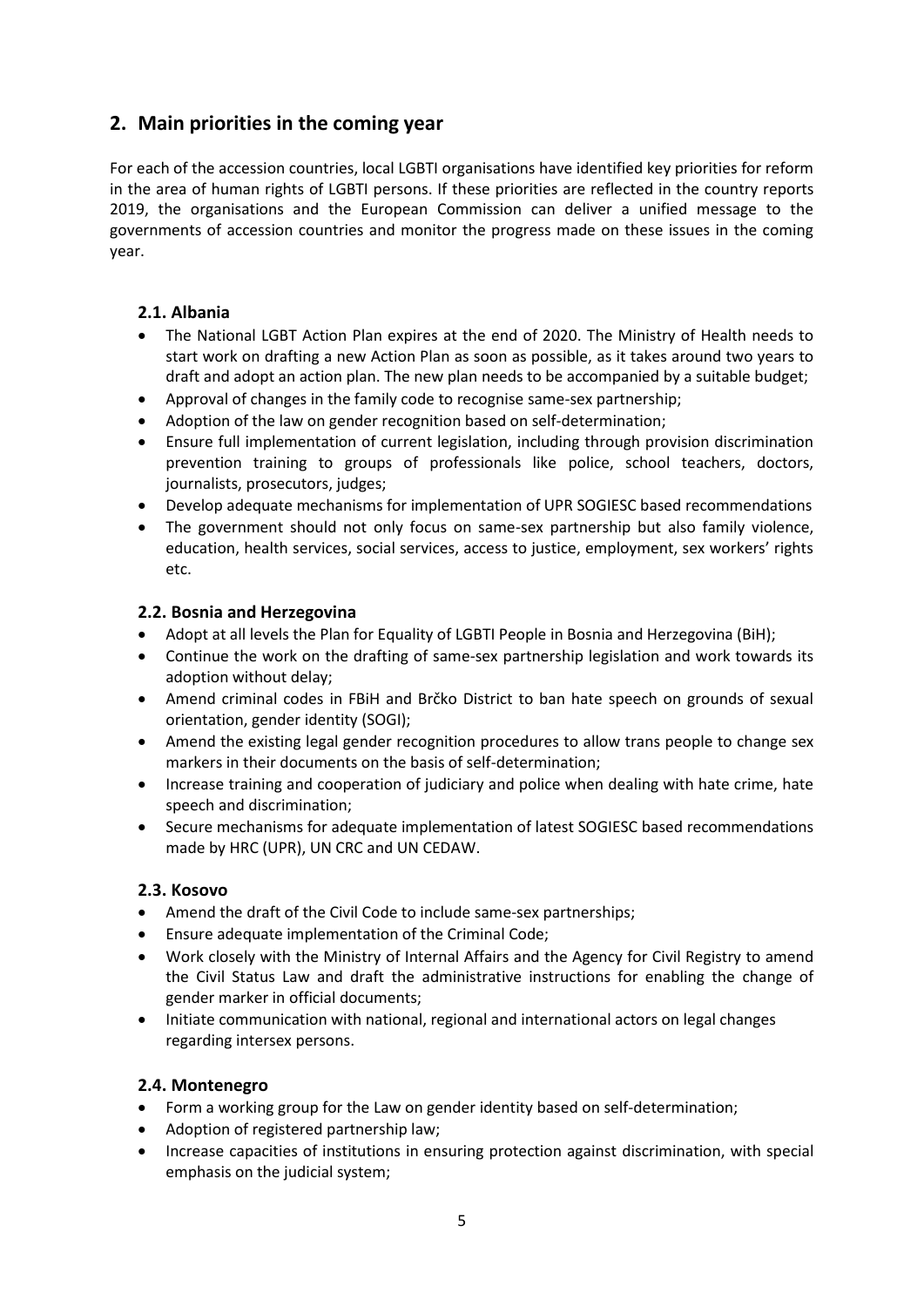Decentralisation through adoption and creation of local action plans.

# **2.5. North Macedonia**

- Establishment of the Commission for protection from discrimination and implementation of the LPPD, including election of independent and professional members;
- Adoption of a law on legal gender recognition based on self-determination. The working group must expand to include experts on discrimination, and community-based LGBTI NGOs;
- The Ministry of Labour and Social Policy must adopt and start the implementation of the National Action Plan for Advancing the Human Rights of LGBTI people;
- Effective and efficient protection from hate crime and hate speech, in line with newly adopted legislation;
- Training of high-level politicians, public figures and community leaders on how to use politically correct language, including how not to harass or offend LGBTI persons while making public statements, and how to promote diversity, equality and inclusion of all in society.

# **2.6. Serbia**

- Urgent adoption of the Same-Sex Partnership Law;
- Urgent adoption of the Gender Identity Law;
- Creation of database of hate crimes and related incidents against LGBTI persons;
- Better and consistent implementation of existing provisions tackling discrimination against LGBTI persons.

# **2.7. Turkey**

- Repeal the ban on LGBTI marches in Istanbul, Izmir, Mersin, Antalya and other cities;
- Condemnation and prosecution of hate speech, hate crimes and discrimination of LGBTI persons including LGBTI refugees;
- Drop charges against the LGBTI+ human rights defenders who participated in a peaceful pride marches, like for example at the METU campus and in Izmir;
- Continue EU and international support and monitoring of trials against human rights defenders, as this helps keep pressure on Turkish authorities to deliver justice.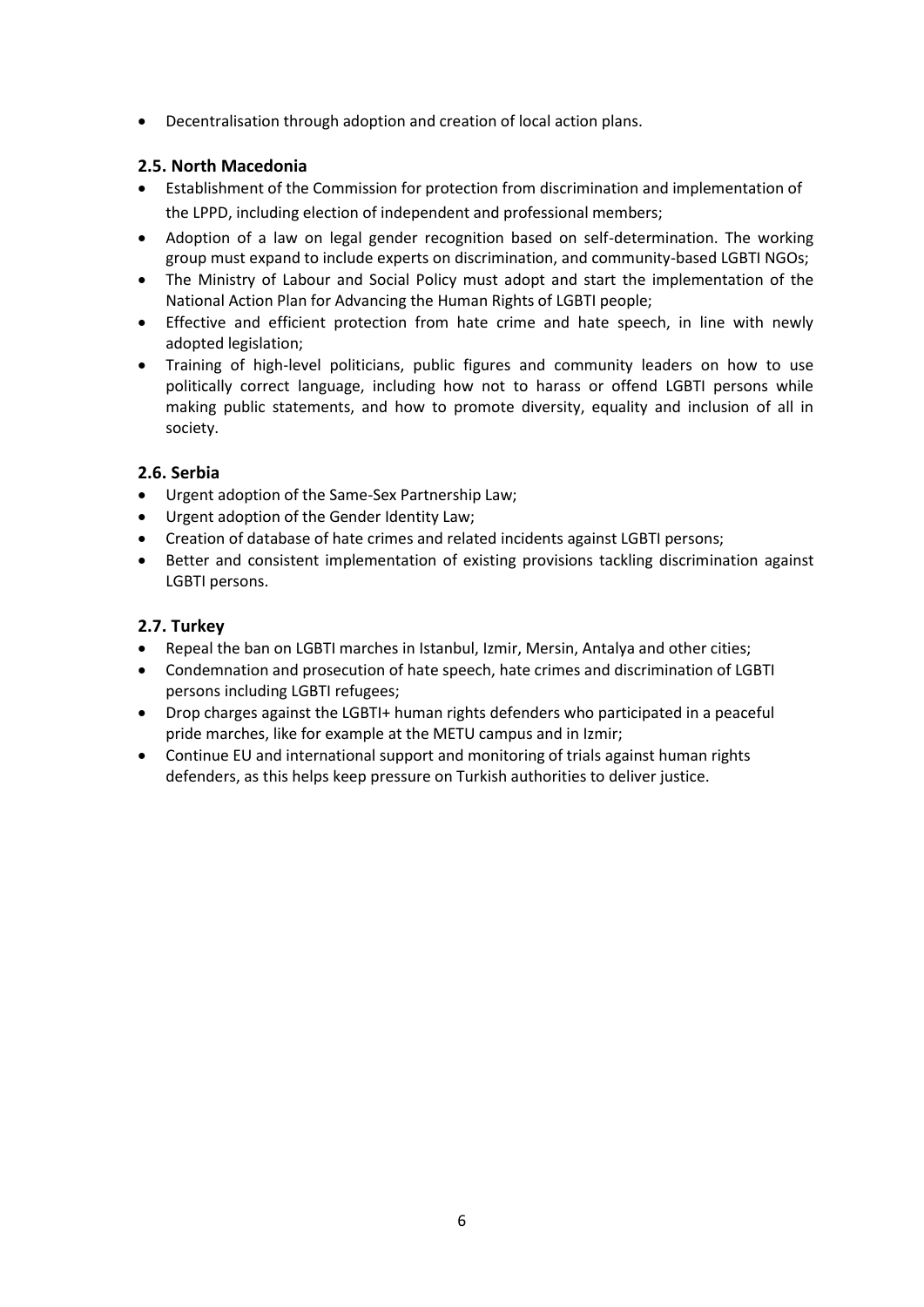# <span id="page-7-0"></span>**3. Country submissions**

# <span id="page-7-1"></span>**3.1. ALBANIA**

## **Submitted by: Aleanca LGBT, Streha LGBT, Pro LGBT, Open Mind Spectrum, Pink Embassy**

### **Summary of key developments, including political context and trends**

- The political situation in Albania during 2019 has been tense due to deputies of opposition parties leaving their mandates and organising several mass protests against the current government. In June local elections were held but they were boycotted by opposition parties. Politicians feel pressure to pass more inclusive legislation in order to join the EU. However, they do not come out to criticise discrimination against LGBTI people, and the situation has become even more critical after the EU refused to open accession talks with Albania in October. As a result human rights and LGBTI rights activism has focused on legal options such as strategic litigation.
- Within the 3<sup>rd</sup> Cycle of the Universal Periodic Review report Albania [noted](https://www.aleancalgbt.org/index.php?option=com_content&view=article&id=68:shqiperia-refuzon-5-nga-rekomandimet-e-okb-mbi-te-drejtat-lgbti&catid=8&Itemid=106&lang=al) (turned down) five [recommendations](https://www.lgbti-era.org/news/albania-receives-14-sogiesc-recommendations-within-3rd-cycle-upr) focused on LGBT, which included changes in [family code,](https://www.lgbti-era.org/news/upr-outcome-albania-no-law-same-sex-partnership) gender recognition and education, which are also the most problematic areas when it comes to discrimination faced by LGBTI community.
- Albanian society, as a whole, is predominated by a patriarchal culture and is characterised by a deeply closed conservative mentality concerning LGBT people. This reality becomes even harsher in Northern Albania and other regions, where the patriarchal mentality is stronger.
- LGBTI people face stigma and discrimination at individual, family and community levels, which impedes their access to health, education and social services and negatively affects their education and employment opportunities. Data from NDI Poll on LGBTI 2015 shows that 61% of Albanians say that LGBTI people should not exhibit their sexual orientation outside of their homes. 52% think that in a normal family a child cannot be homosexual, 48% think homosexuality is a sickness, and 28% want homosexuality to be punished.
- Most activities foreseen in the 2016-2020 National LGBTI Action Plan have not been implemented due to lack of budget and lack of coordination between responsible Ministries.
- The earthquake of 26 November devastated the Albanian people. Thousands of people are left homeless and the Albanian government was and is totally unprepared to manage the situation. With damage costs set to exceed \$100 million, the next fiscal years in Albania will be very difficult for the government to focus on activities planned on the National Action Plan, nor focusing on drafting a new one.
- On 20 December the conference "Freedom Without Hate: Reconciling Freedom Of Expression With Other Human Rights" was organised in Tirana by the Ombudsperson Office of Albania in partnership with the [Council of Europe and EU,](https://pjp-eu.coe.int/en/web/horizontal-facility/home?desktop=true) to which LGBTI civil society was invited. Representatives from the Council of Europe, the UN, the Albanian government, judiciary, media and civil society attended, including the President of Albania.
- Despite the fall of communism 29 years ago, Albania hasn't redressed any of the gay victims that were put in prison up to 15 years because of their sexual orientation. Although the country has redressed the victims of communist oppression for exercising the freedom of speech, because of historic discrimination and prejudices towards sexual orientation, it has refused to redress this issue either at the level of the Parliament or Government.

#### **Main action points for the coming year:**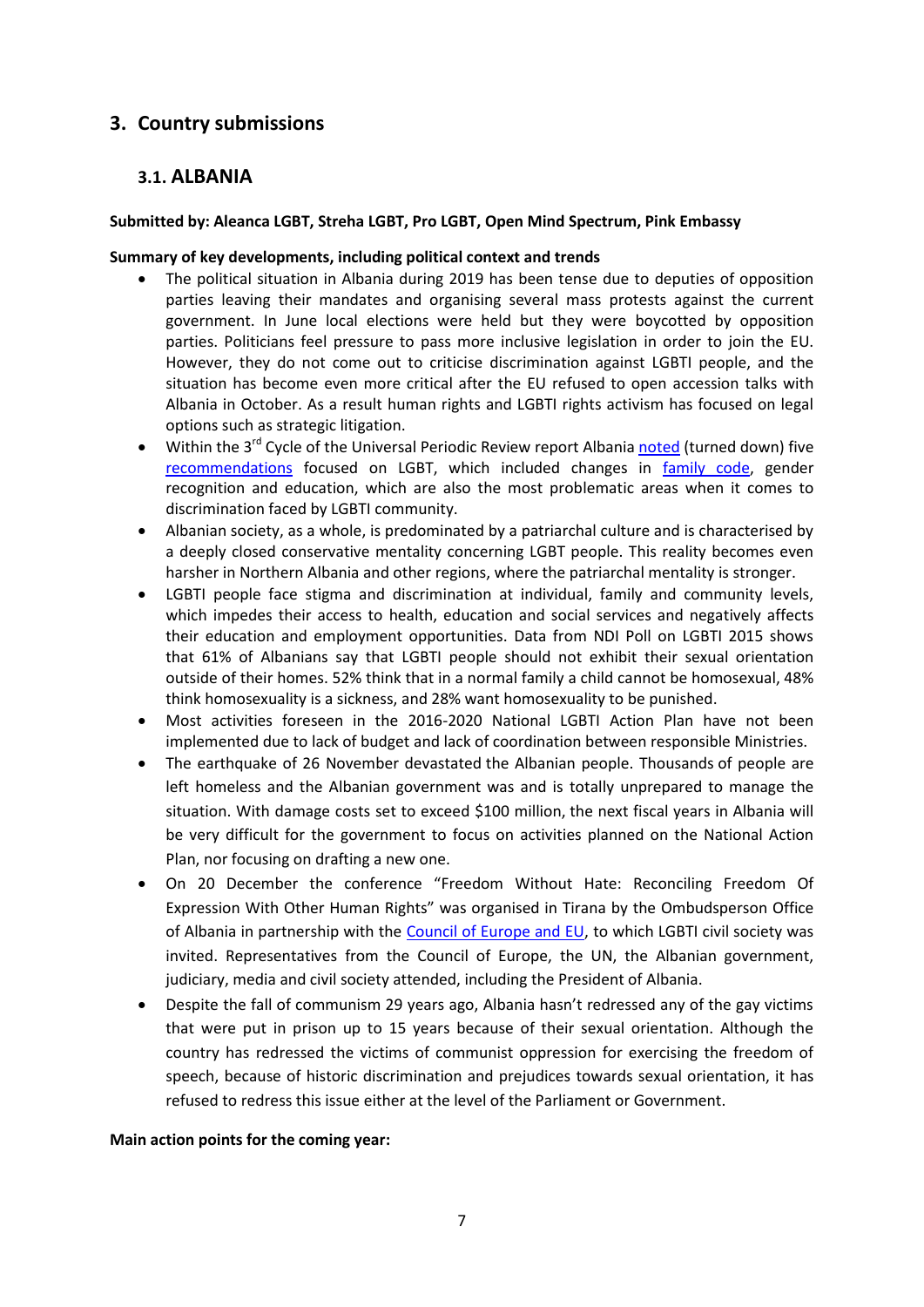- The National LGBT Action Plan expires at the end of 2020. The Ministry of Health needs to start work on drafting a new Action Plan as soon as possible, as it takes around two years to draft and adopt an action plan. The new plan needs to be accompanied by a suitable budget;
- Approval of changes in the family code to recognize same-sex partnership;
- Adoption of the law on gender recognition based on self-determination;
- Ensure full implementation of current legislation, including through provision discrimination prevention training to groups of professionals like, police, school teachers, doctors, journalists, prosecutors, judges;
- Develop adequate mechanisms for implementation of UPR SOGIESC based recommendations;
- The government should not only focus on same-sex partnership but also family violence, education, health and social services, access to justice, employment, sex workers' rights etc.

## **Bias motivated violence, hate speech, hate crimes**

- Most LGBTI people have difficulty accessing the justice system. The only way to ensure action and protection from the police is to go to the station accompanied by a member of one of the LGBTI NGOs in Albania.
- In 2019 Aleanca's LGBTI community center has reported 49 cases of violence due to sexual orientation and gender identity.
- These individuals have experienced systematic discrimination, they have reported: 695 offenses, 495 humiliations; four cases of sexual harassment; 70 cases of blackmail; 91 cases of physical violence.
- Only 12 of these cases have been reported to institutions such as the police and the Commissioner for Protection from Discrimination.
- Since the beginning of the year, while covering cultural events like Miss Trans Albania, some news portals still used discriminatory language, considered by them sometimes as jokes or humour, towards the LGBTI community and especially the trans community. They referred to trans women and girls as "men who dress up/choose to live as women". On their social media accounts, they do not moderate hate speech and discriminatory language.
- The situation was the same during the launching of the Pride Campaign. However, there were also a few positive articles inviting people to Pride, written by journalists who took part in Aleanca's January training. Many mainstream media channels did not cover Pride at all.
- In the last months, LGBTI organisations have noticed an increased number of hate speech cases by politicians and opinion-makers on prime-time political shows. In October, there were two cases where an MP insulted members of the LGBTI community and publicly threatened them, while the moderator tried to fuel the discussion even more.
- Both cases were reported to the Council of Complaints at the Albanian Media Authority, and their conclusion was that in both screenings, the Code of Transmission was neglected and hate speech and discriminatory language was involved. They issued a warning to the TV channel (RTV ORA) but did not fine them or take any measures.
- In 2019, 17 members of the LGBT community sought asylum abroad due to severe discrimination. In the last year OMSA has reported an increasing number of LGBT people (especially youth but not only) asking for help to leave Albania and seek asylum in EU countries, US and Canada due to fear of violence and discrimination based on SOGI.

#### *Main action points for the coming year:*

- Legislation regulating hate speech, including on grounds of SOGI, needs to be improved;
- Ensure full implementation of existing legislation, including by providing training on hate motivated discrimination, speech or violence against LGBTI people to law enforcement bodies in collaboration with civil society organisations;
- Urgently address the lack of safety in schools for LGBTI pupils and students.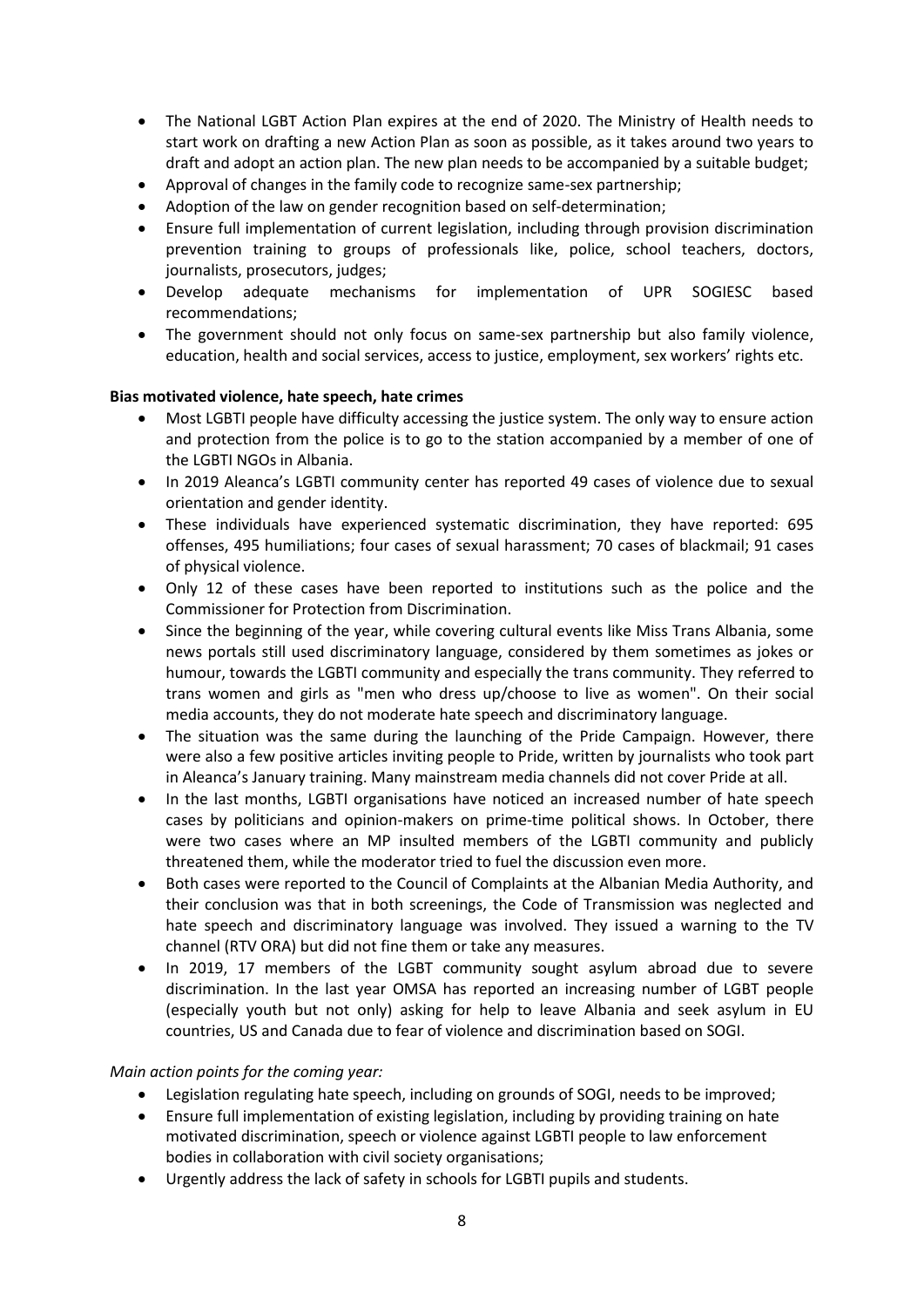### **Freedom of assembly, association and expression**

In 2019 Aleanca organized the  $8<sup>th</sup>$  [Tirana Pride,](https://exit.al/en/2019/05/18/tirana-pride-attracts-over-300-attendees/) and the [first Tirana Dyke March](https://www.historia-ime.com/lgbt/first-dyke-march-in-tirana/) as part of the 2019 [ERA Annual Conference.](https://www.lgbti-era.org/annual-conference-%E2%80%9Cour-rights-your-future) Both marches were supported and protected by the State Police, and Pride events were attended by high-ranking government officials, CSOs, friends, families and supporters. Leading up to the Pride event, [a video campaign](https://historia-ime.com/?p=66132) was organized in solidarity with the LGBT community, featuring public figures.

## **Equality and non-discrimination, including legislation and enforcement**

- Aleanca has sent recommendations to the Commissioner for Protection from Discrimination as the 2010 Anti-Discrimination Law is being revised and needs improvement. The burden of proof is an issue as the victim has to show evidence of discrimination.
- Cases are not reported to authorities due to lack of trust. More public awareness among the general population, professionals and communities on existence of the Anti-Discrimination Law is needed.
- Even though hate crime has been recognized in the penal code since 2012, police and prosecutors still do not register cases of hate crime as such.
- Even though the law nr. 69/2012 on pre-university education guarantees access to education regardless of sexual orientation, there are no policies against bulling and discrimination in schools based on sexual orientation and gender identity. As a result an increasing number of LGBTI youth have dropped out of school.
- Sexual orientation and gender identity are not included in the Law 121/2016 on social services, making it difficult for LGBTI people to access its benefits.
- Although the 2018 Law on social housing recognizes LGBT people among vulnerable groups that can profit from social housing programs, many homeless LGBTI people are not supported by municipalities.

#### *Main action points for the coming year:*

- Take action to combat bullying of LGBTI youth in schools;
- Strengthen the position of Commissioner for Protection from Discrimination and ensure that LGBTI persons are reporting cases of discrimination based on SOGI;
- Implementation of the Social Housing and Anti-Discrimination laws must be a priority.

#### **Recognized unions for same sex couples**

LGBTI organizations have asked the Albanian government to amend articles 163 and 164 of the Family Code to allow for gender neutral cohabitation and to recognize the rights of same-sex couples in relation to property, inheritance and health/social insurance. The Ministry of Health and Social Protection presented the necessary draft law and amendments to the Ministry of Justice in 2013. There has been no political will to advance changes in the family code regarding recognition of same sex couples, despite the National LGBTI Action Plan foreseeing improvement of legislation specifically on recognition of same sex couples and gender identity. The Albanian government stated after UPR recommendations that: the Government of the Republic of Albania is currently not planning (for the next four years) proposals to include these amendments in the Family Code.

#### *Main action points for the coming year:*

Adopt necessary changes to the Family Code to recognize same-sex couples.

#### **Rights and equal treatment of trans and intersex persons**

A law on gender recognition was drafted in 2012 by two Albanian legal experts supported by the Council of Europe, however there has been no political will to approve this draft law. Albania also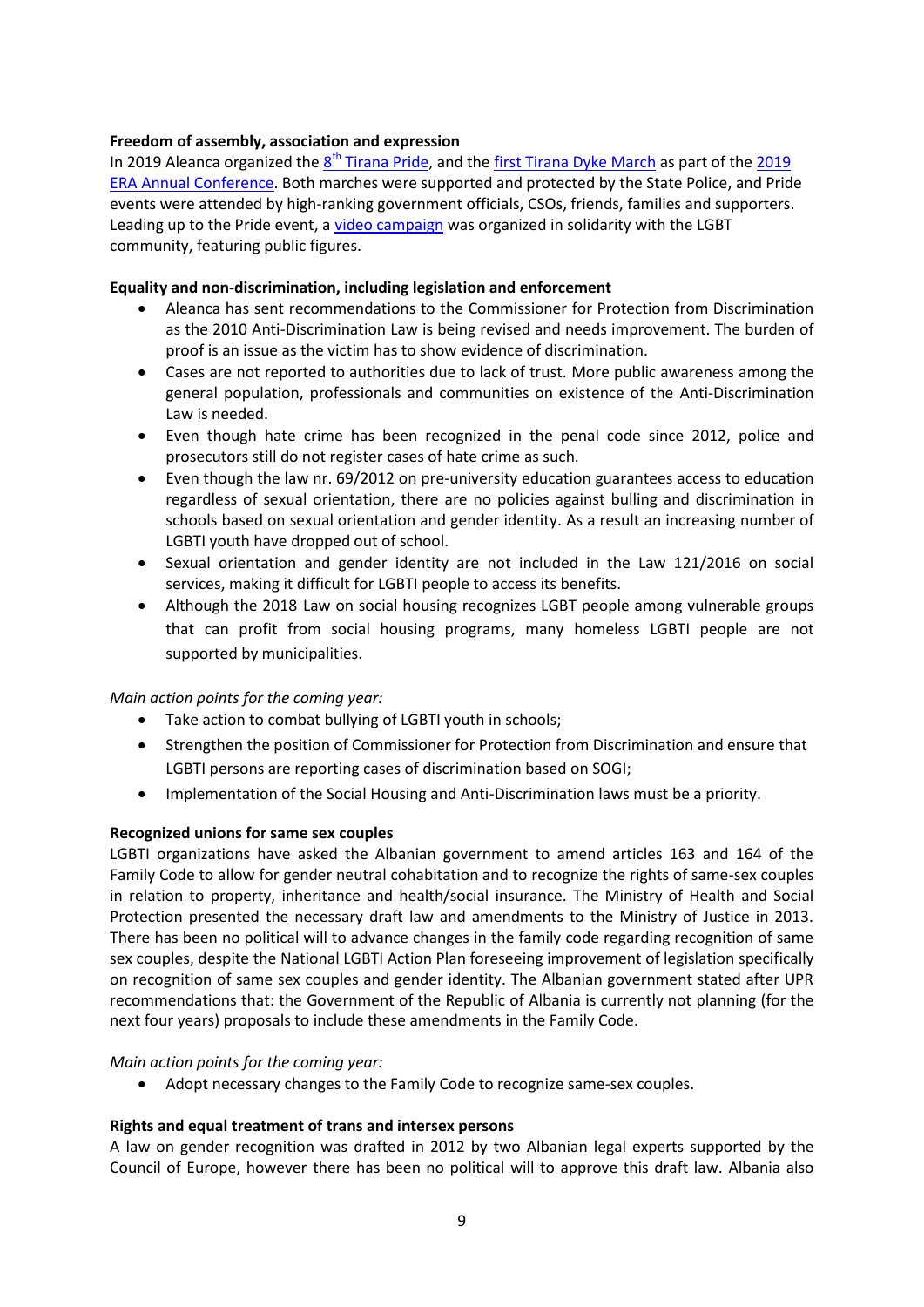noted (rejected) the UPR recommendation on this. The transgender community in Albania is the most vulnerable group, as they have difficulties in accessing health care and housing and do not have any possibility to undertake hormone therapy or transition. It is also impossible for them to change their gender marker in legal documents. They frequently face discrimination in the prison system (assigned to wards based on the gender assigned at birth) and when reporting hate crime to the police. Young trans people often end up doing sex work, which is criminalized in Albania, leaving them in danger not only of abuse and harassment, but also arrest and imprisonment.

On 12 November 2019, Anxhela, a trans woman living in Tirana, was brutally [attacked](https://www.lgbti-era.org/news/homeless-trans-woman-brutally-attacked-tirana) by five men in their twenties, who beat her until she lost consciousness. No one came to her help and once she could gain some strength she managed to walk to the Aleanca community center in downtown Tirana, where the staff called the police and an ambulance. Anxhela was taken to the ER where, with the help of other activists, she received treatment. She also gave a statement to the police. Anxhela is frequently attacked with countless visits to the police and hospital. This underscores the importance of having long-term and secure housing in order to be safe and live a life of dignity.

Legal provisions assert that parents bear primary responsibility for the registration of their children, and in case this procedure fails, it falls to the state institutions to carry out this procedure. Parents who register their newborns within 60 days of birth (births inside the territory of Albania) or within 90 days (births from Albanian citizens outside Albania) receive a monetary reward. The only options for registration are male or female, not allowing for intersex status.

There are no provisions specifically addressing human rights of intersex people. Sex characteristics are not listed as possible grounds of discrimination. The only current legal cases concerning intersex children are about changing the sex marker in documentation. There are no written protocols for diagnosing intersex status and no medical teams working with intersex babies and children.

# *Main action points for the coming year:*

- Establish legal protection for intersex people;
- Adopt legal gender recognition legislation on the basis of self-determination.

#### **Public awareness and attitudes**

Public awareness and acceptance of LGBTI people remains low, particularly in rural areas. Public awareness campaigns are organized by NGOs while the government has still never organized a campaign to raise awareness of the LGBTI community, despite this being included in the National Action LGBTI Plan. As a result general perception and attitudes toward the LGBTI community continue to be discriminatory and stigmatizing. For example, according to a National Democratic Institute (NDI) study conducted in 2015, more than 40% still think that homosexuality is a disease. Most LGBT people lead double lives and are not free.

#### *Main action points for the coming year:*

- The government should make their position public on various issues related to LGBTI rights;
- Anti-discrimination Commissioner and Albanian Ombudsperson should continue using public institutions to condemn politicians in Albania who use hate speech against LGBTI people.

#### **A supportive and enabling environment for civil society**

There are no laws in Albania that prohibit the activity of LGBTI organizations. However, there is lack of financial support from the government for LGBTI organisations.

#### *Main action points for the coming year:*

The state must hold meaningful consultations with CSOs as part of inclusive policy dialogues.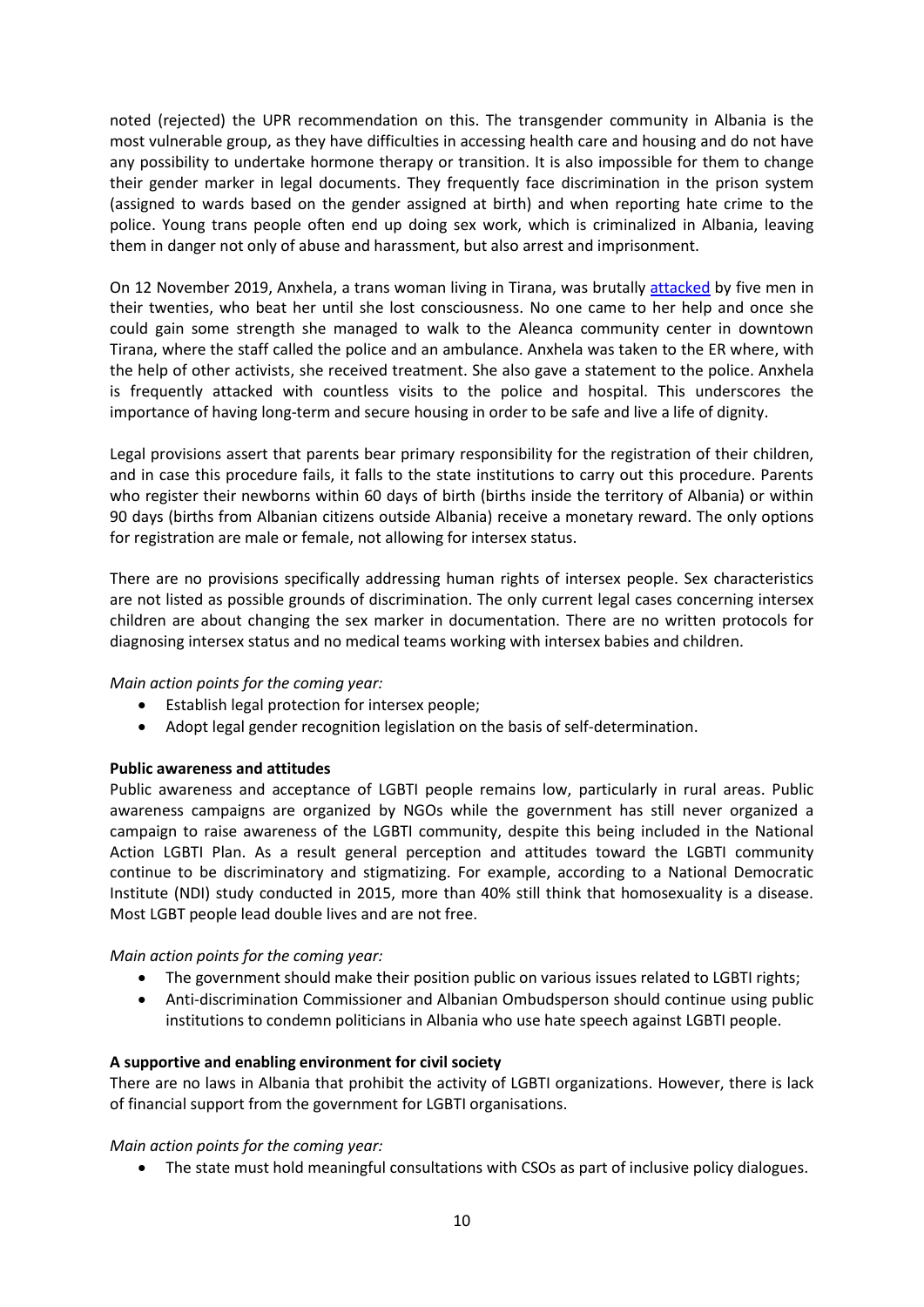# <span id="page-11-0"></span>**3.2 BOSNIA AND HERZEGOVINA**

# **Submitted by: SARAJEVO OPEN CENTRE (SOC) and Cure Foundation**

# **Summary of key developments, including political context and trends:**

- Persecution of hate crimes and hate speech still remains insufficient. Physical assaults have not led to indictments so far. Institutional mechanisms are needed to ensure police and judiciary respond adequately to hate-crime and hate-speech directed at LGBTI people.
- After last year's initial positive reaction by the government of the Federation of Bosnia & Herzegovina (FBiH), no follow-up was made regarding the Action Plan for Equality of LGBTI People or their plans to draft a same-sex partnership law.
- Same-sex couples are continuously discriminated against, as the legal system fails to recognise their social and economic rights, including the right to family life.
- The Law on prohibition of discrimination is still not effectively implemented there have been almost no court cases on grounds of sexual orientation, gender identity or sex characteristics.
- Sarajevo held its first ever Pride March on September  $8<sup>th</sup>$ , drawing almost 3000 participants from all parts of country and region.
- Despite the fact that the Pride March was a huge step forward for the LGBTI community and society, problems regarding freedom of assembly of LGBTI people still persist.
- After the Pride March was announced on April  $1^{st}$ , several incidents and assaults were documented towards LGBTI people in public. Examples of hate speech were also documented among public figures, such as the **example** of Samra Cosović Hajdarević, MP in the Assembly of Canton Sarajevo.
- No progress has been made when it comes to the position and social inclusion of trans\* and intersex people, especially regarding medical institutions and public health insurance.
- In September and November 2019 the UN [published](https://www.lgbti-era.org/news/new-recommendations-bosnia-and-herzegovina-united-nations) new SOGIESC based recommendations to BiH, in the areas of children's and women's rights.
- Education within civil society is needed to make the fight for human rights a common struggle and thus join forces and move strategically towards decision-makers.

#### **Main action points for the coming year:**

- Adopt at all levels the Plan for Equality of LGBTI People in Bosnia and Herzegovina (BiH);
- Continue the work on the drafting of same-sex partnership legislation and work towards its adoption without delay;
- Amend criminal codes in FBiH and Brčko District to ban hate speech on grounds of sexual orientation, gender identity (SOGI);
- Amend the existing legal gender recognition procedures to allow trans people to change sex markers in their documents on the basis of self-determination;
- Increase training and cooperation of judiciary and police when dealing with hate crime, hate speech and discrimination;
- Secure mechanisms for adequate implementation of latest SOGIESC based recommendations made by HRC (UPR), UN CRC and UN CEDAW.

# **Bias motivated violence, hate speech, hate crimes**

A few days before the Merlinka Festival in Tuzla, that took place between 15-16 March, homophobic graffiti was [painted](http://soc.ba/en/press-release-from-the-coalition-for-the-combating-hate-speech-and-hate-crime-2014-attack-on-the-merlinka-festival-in-sarajevo-2019-threats-towards-merlinka-festival-in-tuzla/) on the wall of the venue saying "Faggots, get treatment!".

Kristina Ljevak, a journalist and visible ally to LGBT people, was [targeted](https://ba.voanews.com/a/ljevak-moje-i-njihovo-sarajevo-nisu-isti-grad/4980408.html) by a smear campaign after being appointed as the director of the Sarajevo Canton Television in June.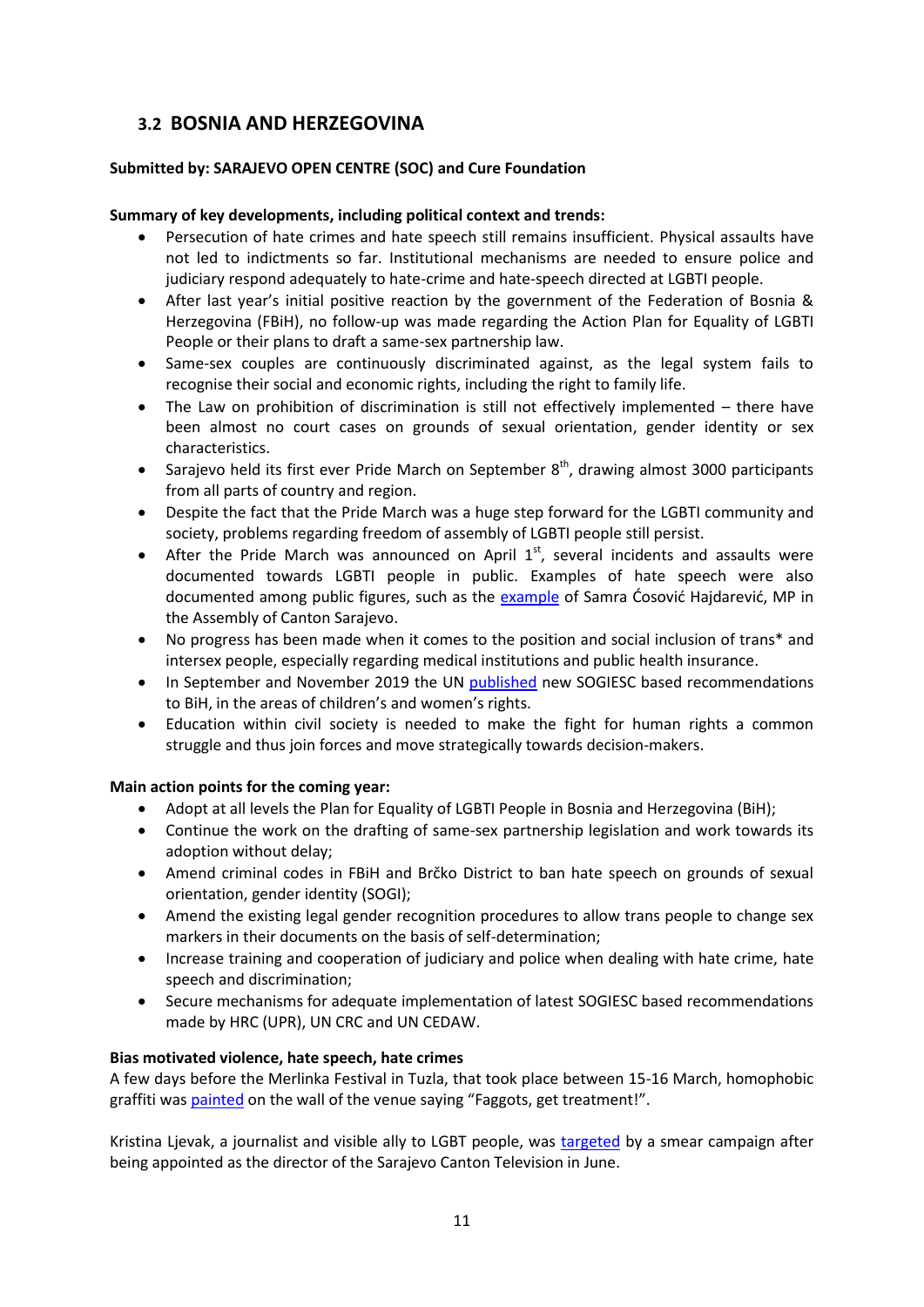Following the news that the country's first Pride parade would be held in September, hate speech became more common, mainly on social media. For instance, MP Samra Ćosović Hajdareić publicly called for the isolation and expulsion of LGBT people from society, particularly children. Numerous complaints by concerned citizens and the Pride Organizational Committee were sent to the Ethics Council of the Canton Sarajevo Assembly, along with an inquiry sent by the Ombudsperson. None of these have been answered by the Council.

Between June 2018 and June 2019, the SOC recorded a total of 31 cases of incidents and crimes motivated by prejudice and a total of 83 cases of hate speech and calls for violence and hatred.

The criminal codes of FBiH and Brčko District still have not been amended to include SOGISC as prohibited grounds for hate speech and incitement to violence.

A lesbian couple was verbally [assaulted](http://soc.ba/en/coalition-for-the-fight-against-hate-speech-and-hate-crimes-condemnation-of-an-attack-on-a-lgbti-activist/) and threatened with a knife on 2 February and three days later were physically attacked by the same man and his friends. The violence was presumed to be linked to heightened homophobia ahead of the country's first Pride march. The police identified the perpetrator and he was charged with misdemeanor and fined with 1000KM for physical assault and threathening with a weapon in public. The fact that the perpetrator was charged with only misdemeanor despite harassing and threatening different LGBTI persons in just a few days shows that the prosecution does not yet recognize hate crimes when they occur.

In Banja Luka, a lesbian couple was physically and verbally [assaulted](http://ba.n1info.com/Vijesti/a354888/Dragan-Bursac-Dajana-Dangubic-napadnuta-jer-nosi-kratku-kosu.html) in July. The victims immediately contacted the police, who treated them with a lot of hostility. Due to the hostility of the police, the couple lost faith in pursuing the case. In the end, they decided not to press charges and leave the country.

With the support of the Federal Ministry of Internal Affairs [last year,](https://www.ilga-europe.org/sites/default/files/bosnia_and_herzegovina.pdf) the Police Academy of FBiH, in cooperation with SOC, trained 213 students this year. The training [aimed](http://soc.ba/en/the-education-of-future-police-officers-is-an-important-step-in-the-fight-against-hate-crimes/) to prepare police trainees for handling hate crimes and spanned over a month. It is yet to be known if students will receive the same training in the future. The permanent curriculum of the Academy is unlikely to be changed.

#### *Main action points for the coming year:*

- Amend criminal codes of the Federation of BiH and Brčko District, and expand provisions on incitement to hatred and violence in order to include SOGI as protected grounds;
- Constantly train and inform judges, prosecutors, police officers and civil servants about hate crimes and incitement to hatred and violence against LGBTI persons;
- Improve education and cooperation between the police and the judiciary on prosecution of hate crimes against LGBTI persons;
- Systematically collect data on hate crimes perpetrated out of gender-based hatred, and on SOGISC grounds;
- Educate academic staff to sensitize them to work with LGBTI people, and to recognize, condemn and avoid hate speech against LGBTI people.

#### **Freedom of assembly, association and expression**

In April, activists [announced](https://www.bbc.com/news/blogs-news-from-elsewhere-47804465) that they will hold Bosnia and Herzegovina's first Pride march in September. The march was successfully held in Sarajevo on 8 September, with almost 3000 participants. Over 1000 police officers secured the event and no incidents were reported. Even though the March was a huge success and a leap forward for the LGBTI community, problems concerning freedom of assembly still persist. For instance, organizers were faced with large and unreasonable financial burdens for organizing security, paying security agencies and financing metal and concrete barriers throughout the Pride march route.

The Organizing Committee included 16 volunteer activists from all over the country (Prijedor, Banja Luka, Sarajevo, Bijeljina, and Tuzla). The march was met with mixed reactions by the political sphere.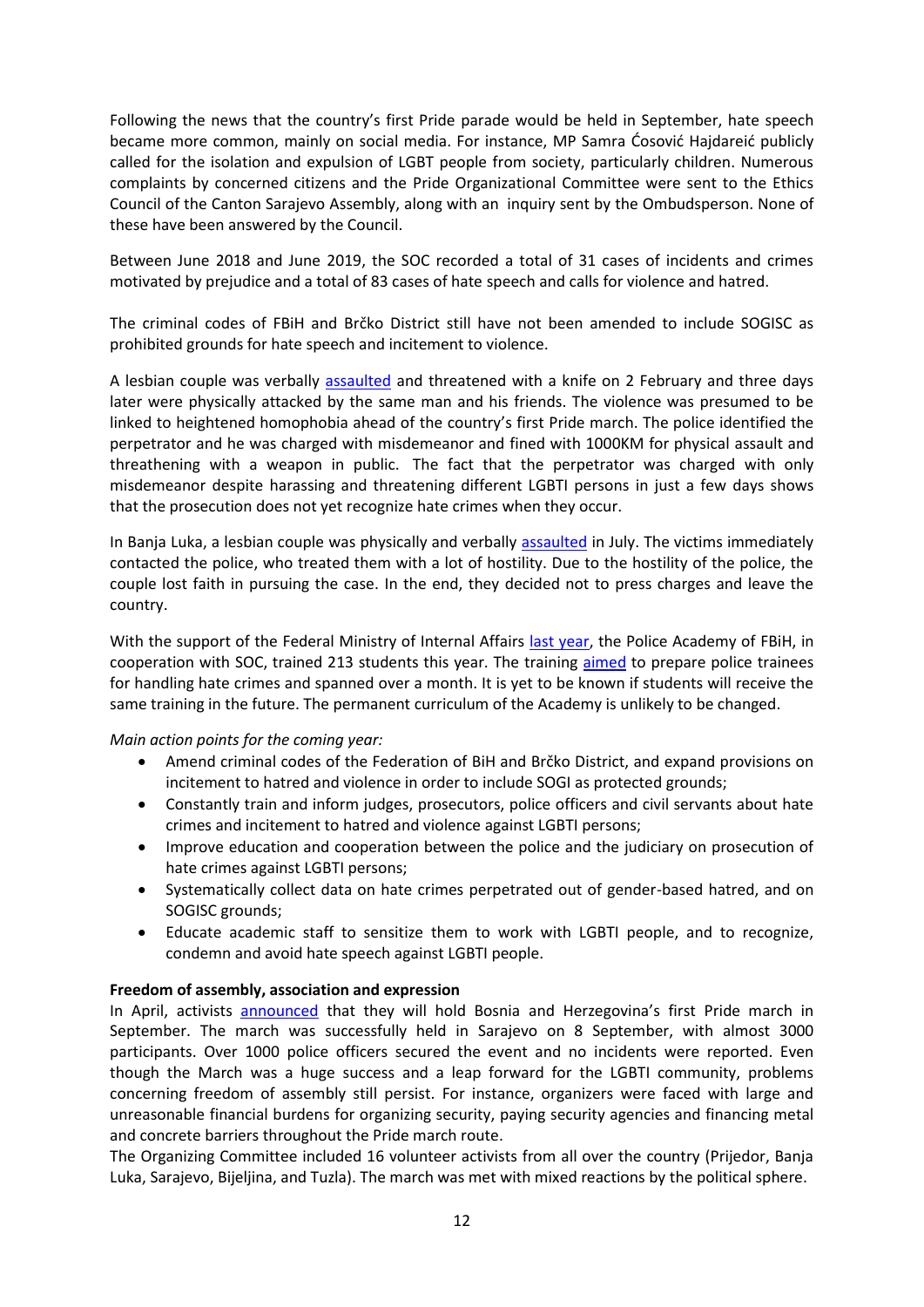### *Main action points for the coming year:*

 Adopting new laws or amending existing laws so that the right to freedom of assembly can be exercised fully in all parts of the country, and complies with European and international standards.

## **Equality and non-discrimination, including legislation and enforcement**

Contrary to its earlier plans, the Ministry of Labour, Social Policy, Displaced Persons and Refugees of Sarajevo Canton decided not to publish a thematic report on the human rights of LGBTI people and women. Instead, they [pledged](http://soc.ba/korak-ka-ostvarivanju-stvarne-rodne-ravnopravnosti-u-kantonu-sarajevo/) to extensively cover these topics in their upcoming Gender Action Plan.

Despite the FBiH government's earlier statements, [no concrete steps](http://soc.ba/en/pink-report-2019-annual-report-on-the-state-of-human-rights-of-lgbti-people-in-bosnia-and-herzegovina/) were taken to adopt an LGBTI Equality Action Plan this year.

On 6 April, attendees of a soccer game [hung up](http://soc.ba/en/reaction-the-spread-of-hate-towards-lgbti-people-in-bih-continues-in-sports-competitions/) a banner saying "Forbid it, please!" alongside the flag of the Kingdom of Brunei. Shortly before, Brunei had announced that it will criminalize same-sex relations and punish them with death sentence. LGBT NGOs sent an appeal to the Football Association requesting an official statement condemning the action, but have not received a response.

## *Main action points for the coming year:*

- The Law on prohibition of discrimination still needs to be effectively applied and enforcement mechanisms need to be improved.
- Adopt the Plan for Equality of LGBTI people in all territories of Bosnia and Herzegovina (either for every entity or at a state level).

#### **Recognised unions for same sex couples**

After what seemed to be strong political will on the issue in 2018, no progress was made this year to provide legal recognition for same-sex couples. Couples continued to register their partnerships abroad and ask for recognition at home without success.

*Main action points for the coming year:*

 Adopt new legislation that would ensure the same socio-economic rights that are guaranteed to heterosexual couples in marriage or extra-marital unions and remove the systematic discrimination of same sex couples by the state in this area.

#### **Rights and equal treatment of trans and intersex persons**

Trans\* and intersex people remain completely marginalized and their needs unrecognized in medical institutions and by public health insurance.

There are no legal provisions that would enable state funded health care for the needs of trans\* people. Procedure for sex marker change in official documents is possible but complicated and requires full medical transition.

Intersex people are still marginalized and there are cases of mistreatment by medical workers in the form of invasive "sex normalization" procedures without informed consent by parents or intersex persons themselves.

#### *Main action points for the coming year:*

 Adopt and implement laws in all three administrative units (Republika Srpska, Federation of BiH, Brčko District), which would define the duty of medical institutions to establish teams and train professionals who could follow the process and guide medical procedures for sex reassignment in BiH, as well as the obligation of the health insurance institute to cover the costs of these procedures in health insurance;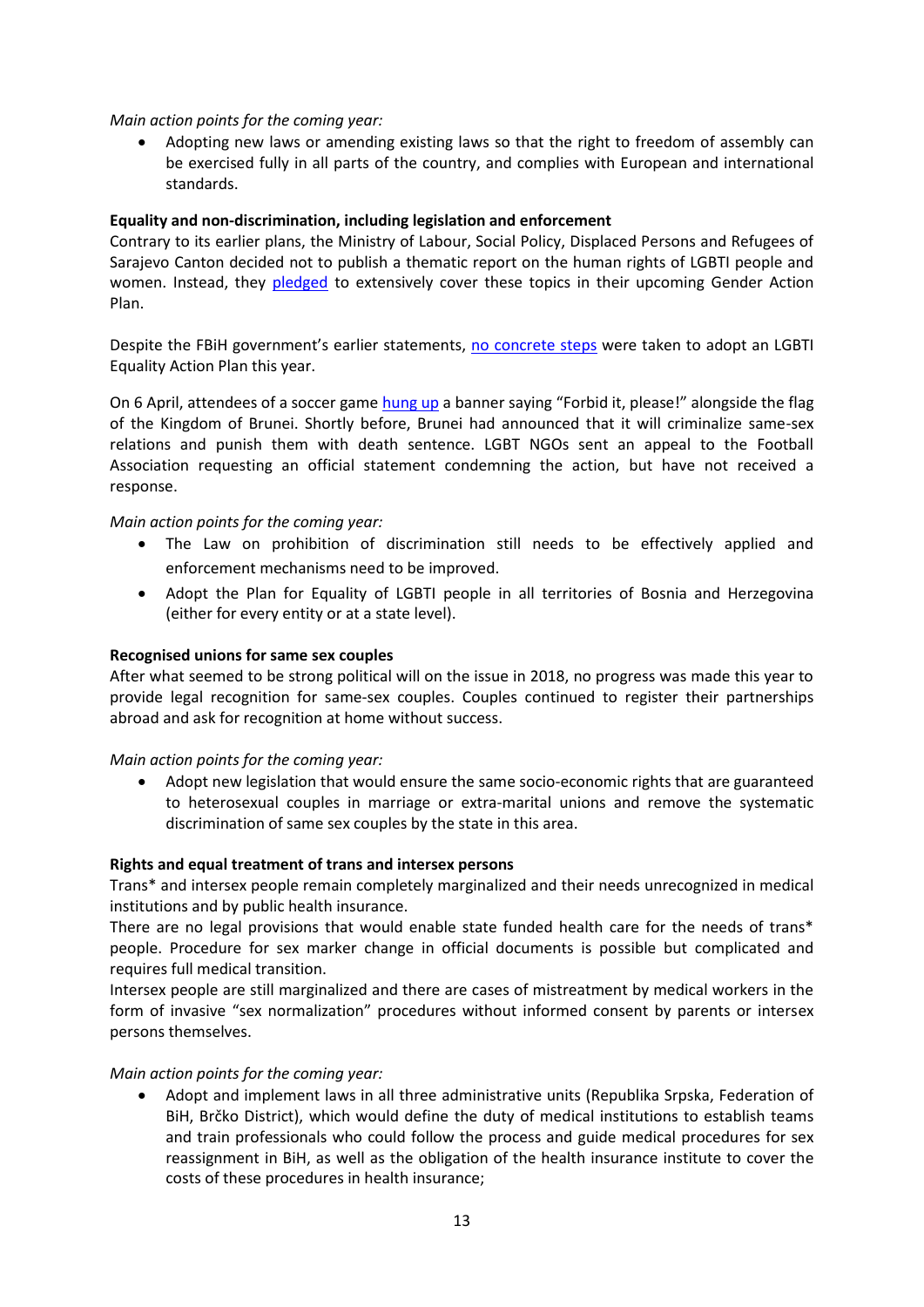Through its entity and cantonal ministries of health, as well as clinical centers, BiH needs to strengthen the protection of bodily integrity of intersex people and prohibit unnecessary "sex normalization" medical procedures conducted on intersex children.

### **Public awareness and attitudes**

The Pride march was a huge success mainly in the area of public awareness and attitude. It mobilized all parts of society and was a huge leap for the LGBTI community in Bosnia and Herzegovina when it comes to visibility, mobilization of activism, strengthening of the LGBTI community, and drawing support from all parts of the state.

## **A supportive and enabling environment for civil society**

At the moment, it is very important that human rights organizations first understand that they must support the rights of LGBTI populations. Education within civil society is needed to make the fight for human rights a common struggle and thus join forces and move strategically towards decisionmakers.

## *Main action points for the coming year:*

Ensure full exercise of freedom of assembly of LGBTI people and organisations in BiH.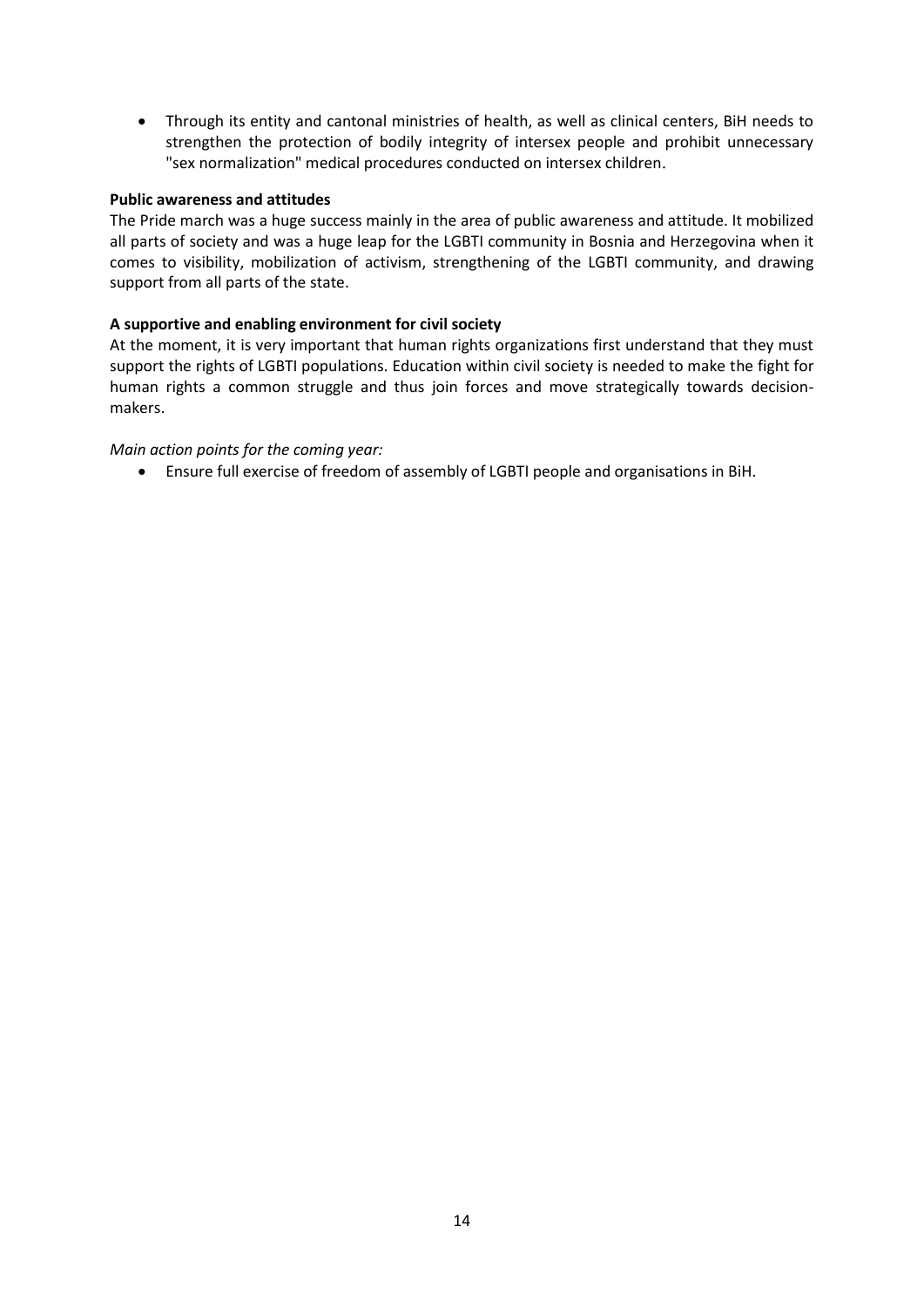# <span id="page-15-0"></span>**3.3 KOSOVO**

# **Submitted by: Center for Social Group Development CSGD, Center for Equality and Liberty CEL**

## **Summary of key developments, including political context and trends:**

- Since January 2019, 10 cases of hate crime against LGBTI people have been reported to the rule of law institutions. Two of these cases were taken to court and resulted in a positive verdict for the victims. The other eight cases are still being processed. A further 13 other cases were reported to LGBTI organizations, but the victims did not agree to report them to the authorities.
- CSGD and CEL have launched a campaign regarding the amendment of the Criminal Code and the inclusion of sexual orientation and gender identity as a ground for protection in eight articles.
- CSGD and CEL together with other human rights organizations have sent their recommendations on the draft Civil Code in regards to same-sex partnerships to the Ministry of Justice. These included two options on how same-sex partnerships could be regulated in the draft of the Civil Code. The first option recommended having a gender neutral provision under the Marriage Chapter, or having new provisions covering civil unions between samesex partners.
- The Criminal Code has been amended with the recommendations sent by the LGBTI organizations; sexual orientation and gender identity are protected grounds in the following eight articles: General rules on mitigation or aggravation of punishment, Inciting discord and intolerance, Aggravated murder, Assault, Light bodily injury, Grievous bodily injury, Violating equal status of citizens and residents of the Republic of Kosovo, Destruction or damage to property.
- The 2019 electoral campaign marked a positive shift in political discussions around LGBTI topics, as some political parties publicly declared that they support LGBTI rights.
- For the first time, the Prosecution in Kosovo (ex-officio) initiated a case against an official of the Ministry of Justice, on the grounds of hate speech against LGBTI persons.
- On 20 January 2020, Blert Morina was finally able to [request](https://kosovotwopointzero.com/en/landmark-decision-for-transgender-rights/) ID documents so that they match his gender identity from the Municipality of Gjakova, after two years of court cases. On November 26 2019, the Basic Court of Prishtina decided to oblige the Directorate of General Administration of Gjakova Municipality to make the changes of the name from Blerta to Blert and from Female (F) to Male (M). This was a landmark moment for trans rights in Kosovo.

#### **Main action points for the coming year:**

- Amend the draft of the Civil Code to include same-sex partnerships;
- Ensure adequate implementation of the Criminal Code;
- Work closely with the Ministry of Internal Affairs and the Agency for Civil Registry to amend the Civil Status Law and draft the administrative instructions for enabling the change of gender marker in official documents;
- Initiate communication with national, regional and international actors on legal changes regarding intersex persons.

#### **Bias motivated violence, hate speech, hate crimes**

During 2019 for the first time, the Prosecution in Kosovo (ex-officio) initiated a case against an official of the Ministry of Justice, on the grounds of hate speech against LGBTI persons. The official [was held](https://www.almakos.com/ndalohet-per-48-ore-zyrtari-i-ministrise-se-drejtesise-qe-kercenoi-komunitetin-lgbt/) in custody for 48 hours.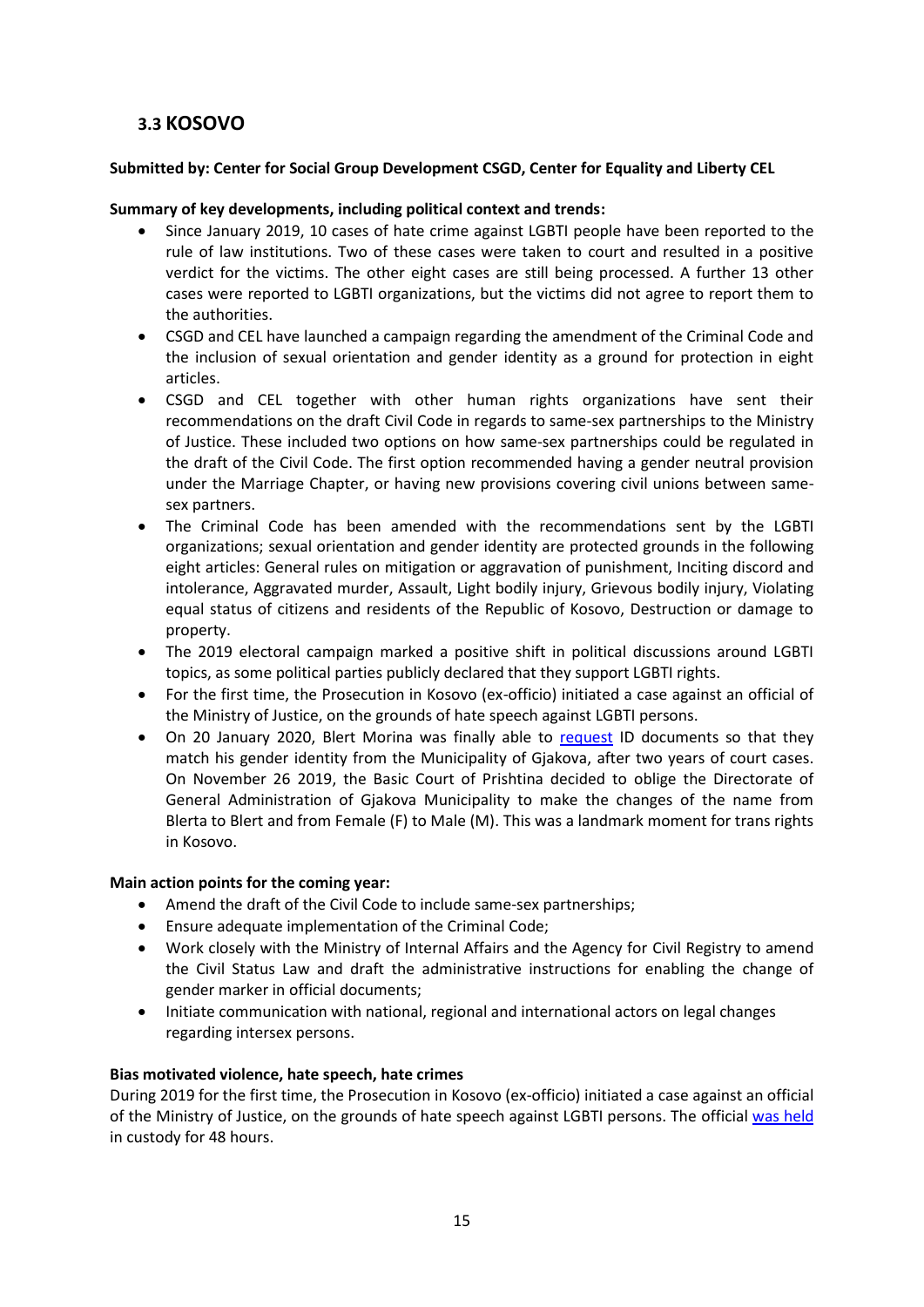Since January 2019, 10 cases of hate crime against LGBTI people have been reported to the rule of law institutions. Two of these cases were taken to court and resulted in a positive verdict for the victims. The other eight cases are still being processed before the equality bodies. A further 13 other cases were reported to LGBTI organizations, but the victims did not agree to report them to the authorities.

The [new Criminal Code,](https://www.lgbti-era.org/news/new-criminal-code-kosovo-strengthens-protections-lgbti-persons) which entered into force on 14 April 2019, contains amendments suggested by LGBTI organizations; sexual orientation and gender identity are protected grounds in the following eight articles: General rules on mitigation or aggravation of punishment, Inciting discord and intolerance, Aggravated murder, Assault, Light bodily injury, Grievous bodily injury, Violating equal status of citizens and residents of the Republic of Kosovo, Destruction or damage to property.

## **Freedom of assembly, association and expression**

For the third time LGBTI organizations in Kosovo successfully organized Pride Week in October 2019. As in the previous years, the Pride Week went without any incidents, but this year the difference was that there were no threats in either the social media pages of the organizations or the activists. Pride Week attracted a wide public attention and was covered by all the media in Kosovo. The official Pride Week opening event was held in the Government building by the President of the Republic of Kosovo. Many key actors from international and national institutions participated in the conference that was held during Pride Week. [The Pride March](https://prishtinainsight.com/in-photos-kosovo-holds-its-third-pride-parade-mag/) marked the closing of the week and attracted a large number of LGBTI activists from Kosovo and the region, and was also attended by national and international leaders, such as the Mayor of Prishtina, Members of Parliament, and Ambassadors of the United States, the Netherlands, Sweden, and the European Union.

## **Equality and non-discrimination, including legislation and enforcement**

The Advisory and Coordination Group for the LGBTI community in Kosovo has developed a new National Action Plan 2019-2022. However, there has not been any development or implementation of any activity as of November 2019. The Office of Good Governance continues to neglect the implementation of this plan, and leaves its implementation to the LGBTI organizations in Kosovo, while it is the responsibility and duty of the government.

#### *Main action points for the coming year:*

 Full implementation of the existing anti-discrimination legal framework and the National Action Plan 2019-2022.

#### **Recognised unions for same sex couples**

CSGD and CEL together with other human rights organizations have sent their recommendations on the draft Civil Code in regards to same-sex partnerships. The recommendations that have been sent to the Ministry of Justice included two options on how same-sex partnerships should be regulated in the draft of the Civil Code. The first option recommended having a gender neutral provision under the Marriage Chapter, or having new provisions covering civil unions between same-sex partners.

#### *Main action points for the coming year:*

- Amend the draft of the Civil Code to include same-sex partnerships;
- If the amendment does not take place, the LGBTI organizations together with the Ombudsperson Institution will send the Civil Code to the constitutional court.

#### **Rights and equal treatment of trans and intersex persons**

 Blert Morina filed an administrative dispute lawsuit against the Civil Registry Agency (CRA) with the Basic Court in Pristina after the CRA and the Civil Registry Office refused to change the gender marker and name on his ID documents so that they match his gender identity.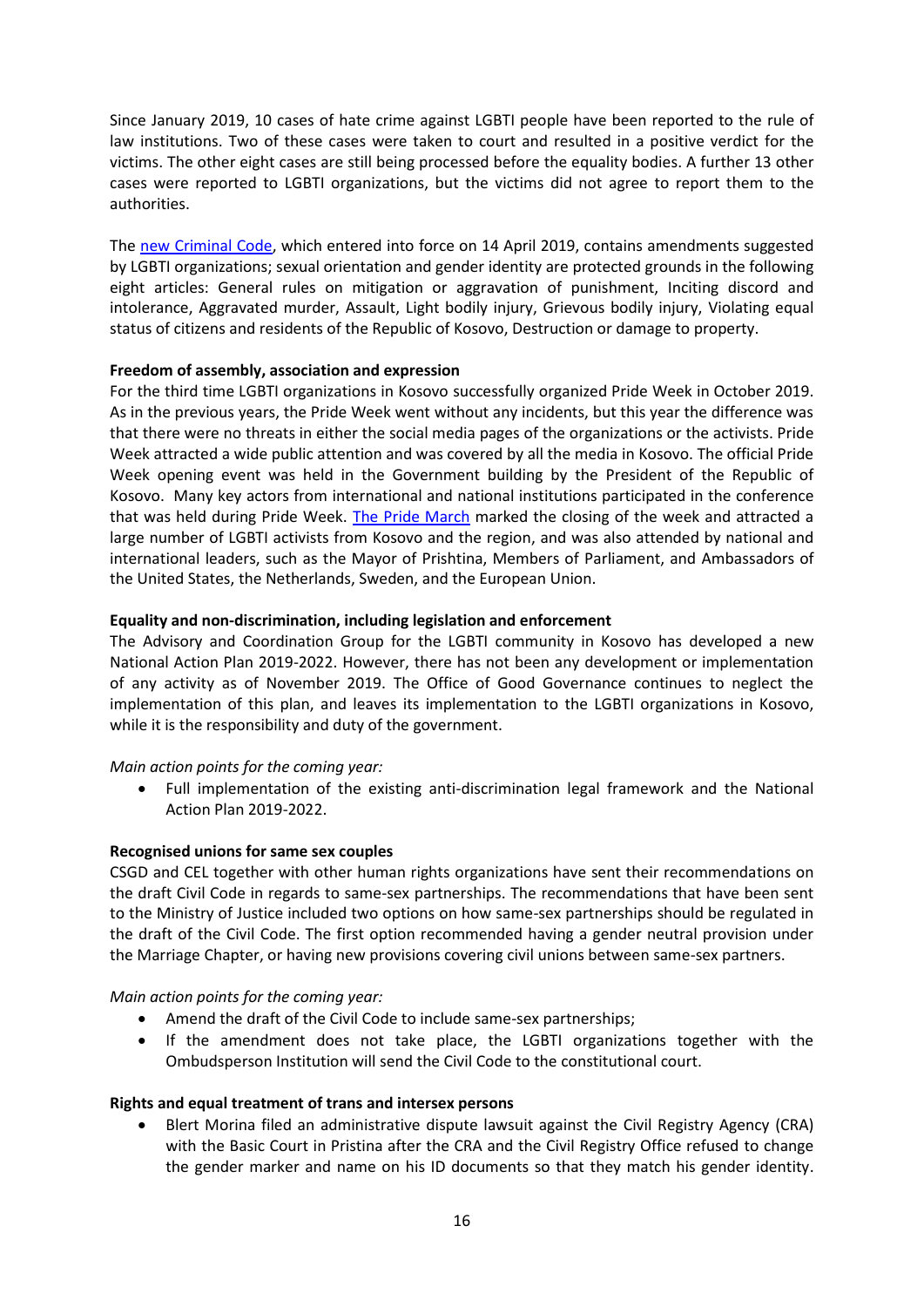Parallel to this, Mr. Morina sent the case to the Constitutional Court of Kosovo which [decided](http://gjk-ks.org/en/decision/kerkese-per-vleresim-te-kushtetutshmerise-se-vendimit-nr-64-04-te-agjencise-se-regjistrimit-civil-te-13-qershorit-2018/) to "declare the Referral inadmissible, as premature, on the grounds that the administrative conflict lawsuit filed with the Basic Court is sufficiently secure in theory and in practice, and as a result, in accordance with the principle of subsidiarity, the Court should first enable the regular courts to examine the Applicant's allegations." On November 26 2019, the Basic Court of Prishtina decided to oblige the Directorate of General Administration of Gjakova Municipality to make the changes of the name from Blerta to Blert and from Female (F) to Male (M), and [finally, on 20 January 2020,](https://kosovotwopointzero.com/en/landmark-decision-for-transgender-rights/) Blert went to the Municipality of Gjakova to officially request new documents.

- In addition, in August, the Court of Appeal decided a case almost identical to that of Blert Morina. In the case AA.nr.244 / 2019, the Court of Appeal upheld the decision of the Basic Court in Prishtina in the case M.M. v. the Civil Registration Agency, where it was decided to entitle M.M. to change the name and gender marker in accordance with his gender identity. The Court of Appeal found that the Basic Court in Pristina decided correctly when it positively assessed the Referral.
- The legal framework for legal gender recognition is lacking in Kosovo. The Ministry of Internal Affairs has still not taken any actions regarding the amendment of the Law on Civil Registry, which would allow transgender people to change their sex marker in official documents. CSGD has held continuous communication with the Ministry, however, the process is very slow.

#### *Main action points for the coming year:*

- Work closely with the Ministry of Internal Affairs and the Agency for Civil Registry to amend the Civil Status Law and draft the administrative instructions for enabling the change of gender marking on the official documents based on self-determination;
- Ensure that future cases like Blert Morina's are dealt with correctly by public institutions, to allow transgender people to exercise their basic rights by being approved the requests of a name and sex marker change;
- Initiate communication with national, regional and international actors on legal changes regarding intersex persons.

#### **Public awareness and attitudes**

Due to the success of the third Pride Week, organised in October 2019, visibility and public awareness of LGBTI people is improving. Since some political parties have started publicly declaring support for LGBTI rights, and the Pride Week was attended by national and international political stakeholders, activists are hoping 2020 will be a good opportunity for improving legal standards for LGBTI people.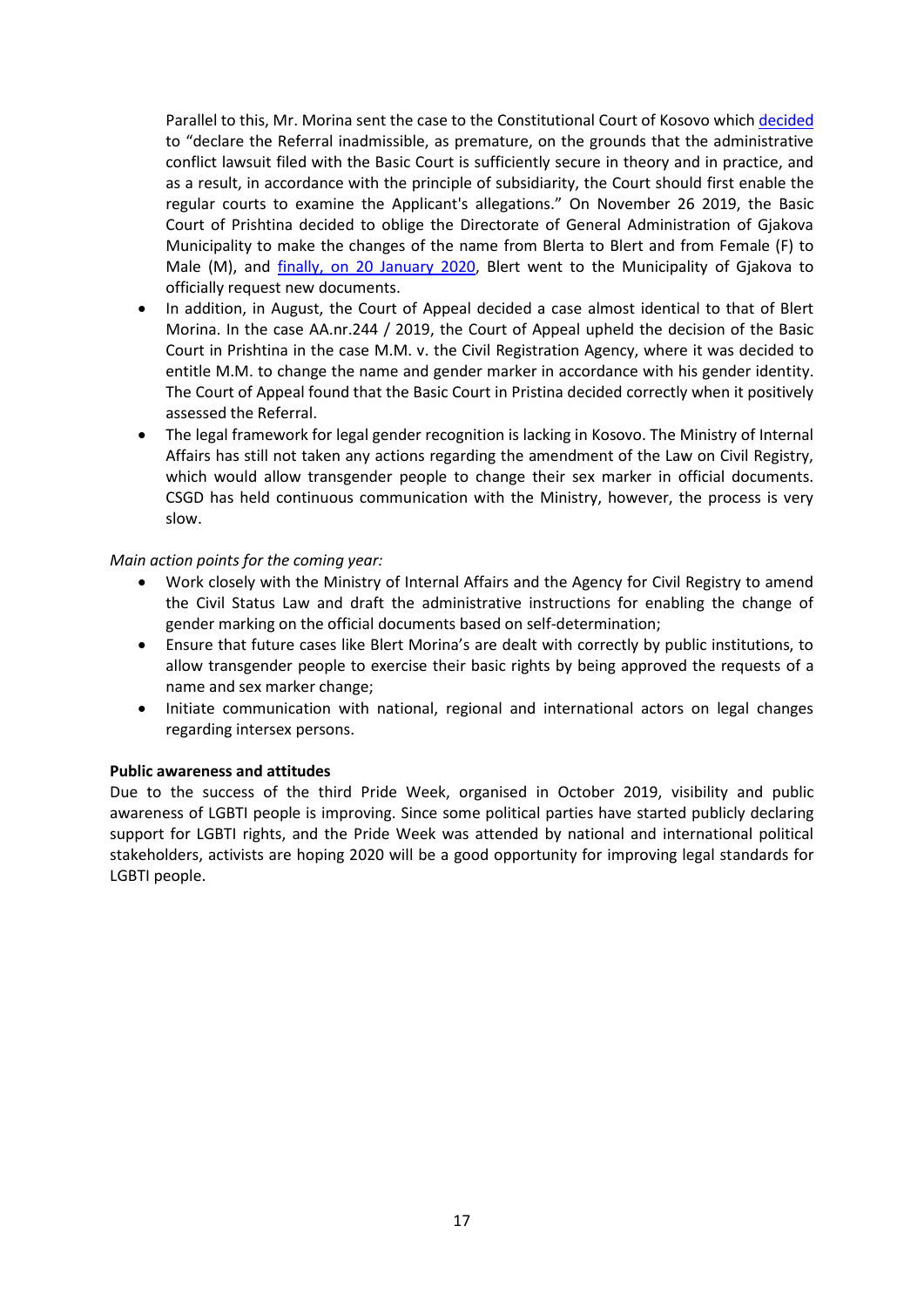# <span id="page-18-0"></span>**3.4 MONTENEGRO**

### **Submitted by: LGBT Forum Progress, LGBTIQ Social Center, Hiperion, Association Spectra**

#### **Summary of key developments, including political context and trends**

- The [National LGBTI Strategy](http://www.zsdzcg.me/images/dokumenta/opsta%20dokumenta/Strategija%20za%20unapre%C4%91enje%20kvaliteta%20%C5%BEivota%20LGBTI%20osoba%20u%20Crnoj%20Gori%202019-2023.pdf) for the period 2019-2023 was adopted in March (has clear indicators and responsibilities);
- A national team for monitoring the implementation of the strategy was formed August, and held its first meeting on 23 December in Podgorica;
- The same sex partnership law was voted on in Parliament on 31 July but [not adopted;](https://lgbtprogres.me/novosti/neuspjelo-usvajanje-zakona-o-zivotnom-partnerstvu-veliki-poraz-za-demokratiju-u-crnoj-gori/)
- Local action plans for the improvement of quality of life of LGBTI people were adopted in the municipalities of Kolašin and Bijelo Polje, but not in the municipality of Mojkovac.

## **Main action points for the coming year:**

- Form a working group for the Law on gender identity based on self-determination;
- Adoption of registered partnership law;
- Increase capacities of institutions in ensuring protection against discrimination, with special emphasis on the judicial system;
- Decentralisation through adoption and creation of local action plans.

## **Bias motivated violence, hate speech, hate crimes**

A transgender man (19) was violently [attacked](https://www.lgbti-era.org/news/trans-man-attacked-montenegro) in his own home in Kolašin municipality in late August. He was attacked by three perpetrators (30-33), who were caught, within five days of the attack, by the police. The perpetrators were charged with "violent behavior" (although the victim asked that the case should be described as "violent behavior with elements of hate crime"), and detained in jail for 30 days (in accordance with the law). In the meantime, the Basic State Prosecutor's Office completed their investigation, gathered statements from all parties involved and forwarded the case to the Basic Court in Kolašin. The attack was motivated by the victim's gender identity, which was known in his neighborhood for some days before the attack. Following the attack, LGBT Forum Progress immediately reacted and provided urgent assistance to the victim, which included legal aid, medical assistance, counselling, as well as accommodation at the LGBTIQ Shelter.

The trial took place on 12 December in the Basic Court in Kolašin. The court ruled that the attack was based on hatred based on gender identity and the perpetrators were sentenced to eight months in prison each. However, the verdict is now being appealed in the Higher Court in Bijelo Polje.

The Executive Director of LGBT Forum Progress was verbally [assaulted and threatened](https://lgbtprogres.me/novosti/efikasna-reakcija-policije-u-slucaju-homofobnih-prijetnji-aktivisti-lgbt-forum-progresa/) in the "Aroma" supermarket in his neighborhood in April. The case was reported to the police, which responded quickly and efficiently. Following the determination of the Basic States Prosecutor's Office in Podgorica that the case had no elements of a crime, it was classified as a misdemeanor. No verdict has yet been rendered.

Over 100 charges have been filed for discrimination, hate speech and verbal abuse online, following the monitoring of social media comments, which is a regular part of the work of LGBT Forum Progress.

Charges have been filed against the political party Democratic Front and its representatives, following a series of homophobic and hateful press releases made by this right-wing party. The charges have been dismissed. At the same time as these charges were filed, the debate on the Law on same-sex partnership was happening in the Parliament and the Democratic Front made numerous hateful, homo/bi/transphobic comments and remarks about the LGBTIQ community. Furthermore, the MPs of Democratic Front called LGBT Forum Progress and its president "traitors" and "enemies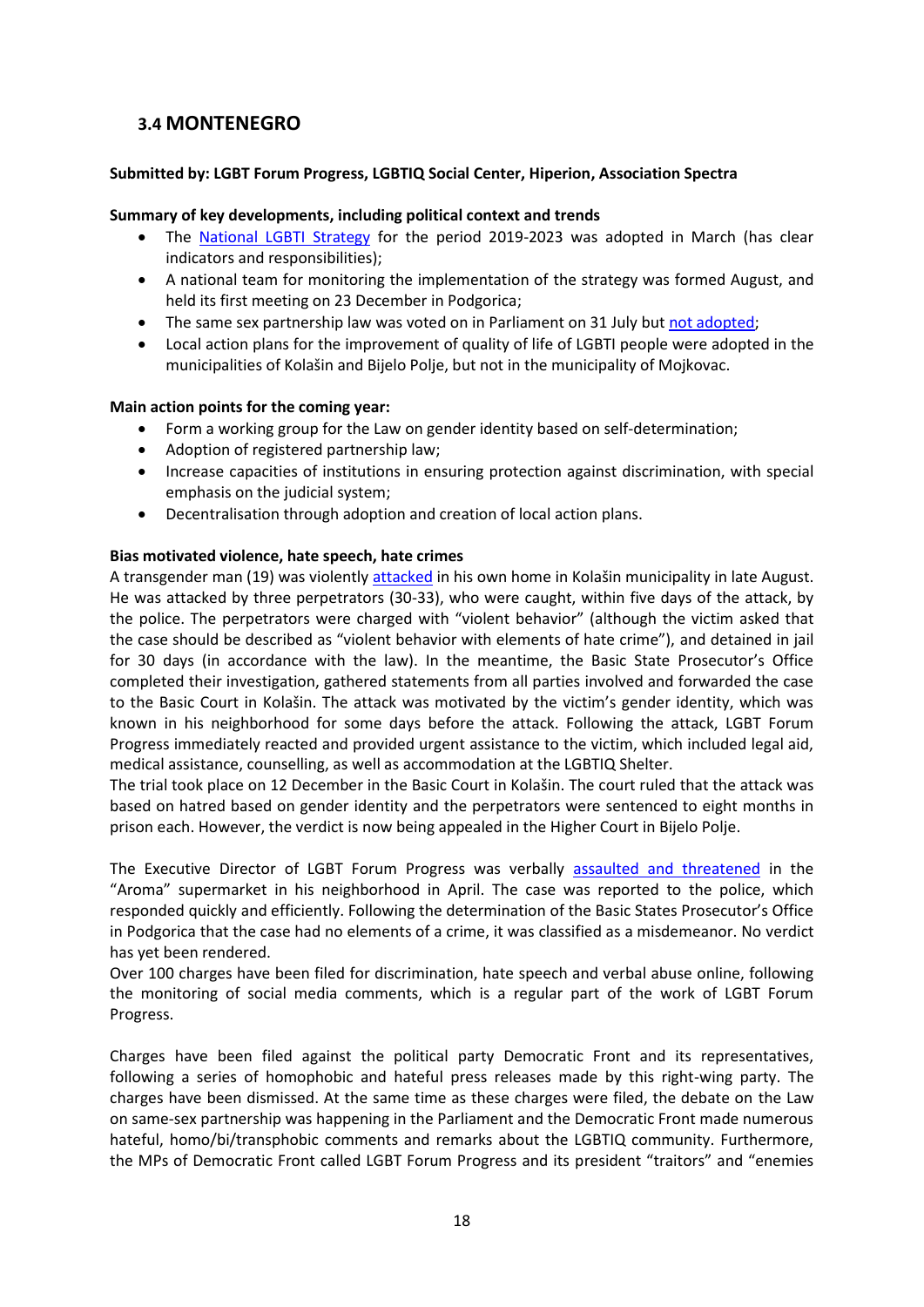of the people", as well as launching a smear campaign through a right-wing media portal "IN4S". No MPs have been called to responsibility.

The first hate crime verdict concerning an attack on a trans woman was given in February 2019. She was attacked in September 2017, after her visibility at the Pride March. The attacker got a sentence of 4 months of jail, which is lower than a minimum sentence of 6 months jail.

*Main action points for the coming year:*

- Improve the work of the Basic State Prosecutor's Office in dealing with the cases of homo/bi/transphobia, particularly their efficiency and sensibility in working on these cases;
- Improve the capacities and knowledge of the Basic Courts in Montenegro;
- Adequate response from the state institutions on the instances of hate speech in the Parliament and within the political parties;
- Adequate sanctions for perpetrators of hate speech, violent crimes and discrimination against LGBTIQ people;
- Increase capacities of the judicial system in recognizing hate crimes and hate speech, as well as sanctioning these cases in accordance with the law.

# **Freedom of assembly, association and expression**

The Supreme Court of Montenegro [annulled](http://www.hraction.org/2019/01/14/13-1-2019-the-case-of-violation-of-the-right-to-peaceful-assembly-of-the-lgbt-community-in-niksic-re-trial-on-established-violation-of-rights-is-not-effective-protection/?lang=en) the decision of the Administrative Court in the case of the triple ban of Nikšić Pride from 2015 and [returned](http://www.hraction.org/wp-content/uploads/2019/01/Presuda-Vrhovnog-suda.pdf) the case to the Administrative Court for another ruling. The Administrative Court returned the case to the Ministry of Interior for another review. The Ministry has not yet issued a decision.

The [Podgorica Pride](https://asocijacijaspektra.org/2019/09/21/organizatori-montenegro-prajda-zatrazili-da-prestanu-da-se-biju-politicke-bitke-preko-njihovih-leda/) March and Pride Concert were organized peacefully in September 2019. In the same month the first trans performance outside the capital was organized in the Municipality of [Kolašin](https://asocijacijaspektra.org/2019/09/16/performans-maske-u-kolasinu/). Several other LGBTI public events were organized this year, such as exhibitions and live libraries, including Transgender Day of Remembrance held in [Podgorica](https://www.vijesti.me/vijesti/drustvo/foto-obiljezen-dan-sjecanja-na-zrtve-transfobije) on 20 November.

#### *Main action points for the coming year:*

 Finalize the judicial proceedings in the case of the ban on Nikšić Pride; improve the overall work of the judiciary.

#### **Equality and non-discrimination, including legislation and enforcement**

- The Government of Montenegro adopted the National Strategy for the Improvement of the Quality of Life of LGBTI Persons in Montenegro for 2019-2023 period. This new Strategy includes more indicators and feasible timelines but lacks adequate delegation of responsibilities to all state institutions (e.g. the Ministry of Work and Social Care failed to take responsibilities for any measures or activities).
- Six municipalities were covered by thematic capacity building trainings for police officers and prosecutors – Pljevlja, Bar, Herceg Novi, Cetinje, Nikšić and Bijelo Polje. A series of meetings was also held with the representatives of local municipalities, in order to discuss the needs of the LGBTIQ people they identified on local levels and to plan future steps.
- The first ever national LGBTIQ tourism research publication was [published,](https://lgbtprogres.me/publikacije/analiza-potencijala-za-razvoj-lgbtiq-turizma-u-crnoj-gori/) authored by Bojana Jokić of LGBT Forum Progress, exploring the potential for the introduction and development of LGBTIQ tourism in Montenegro; accompanied by an analysis of neighboring countries within this domain.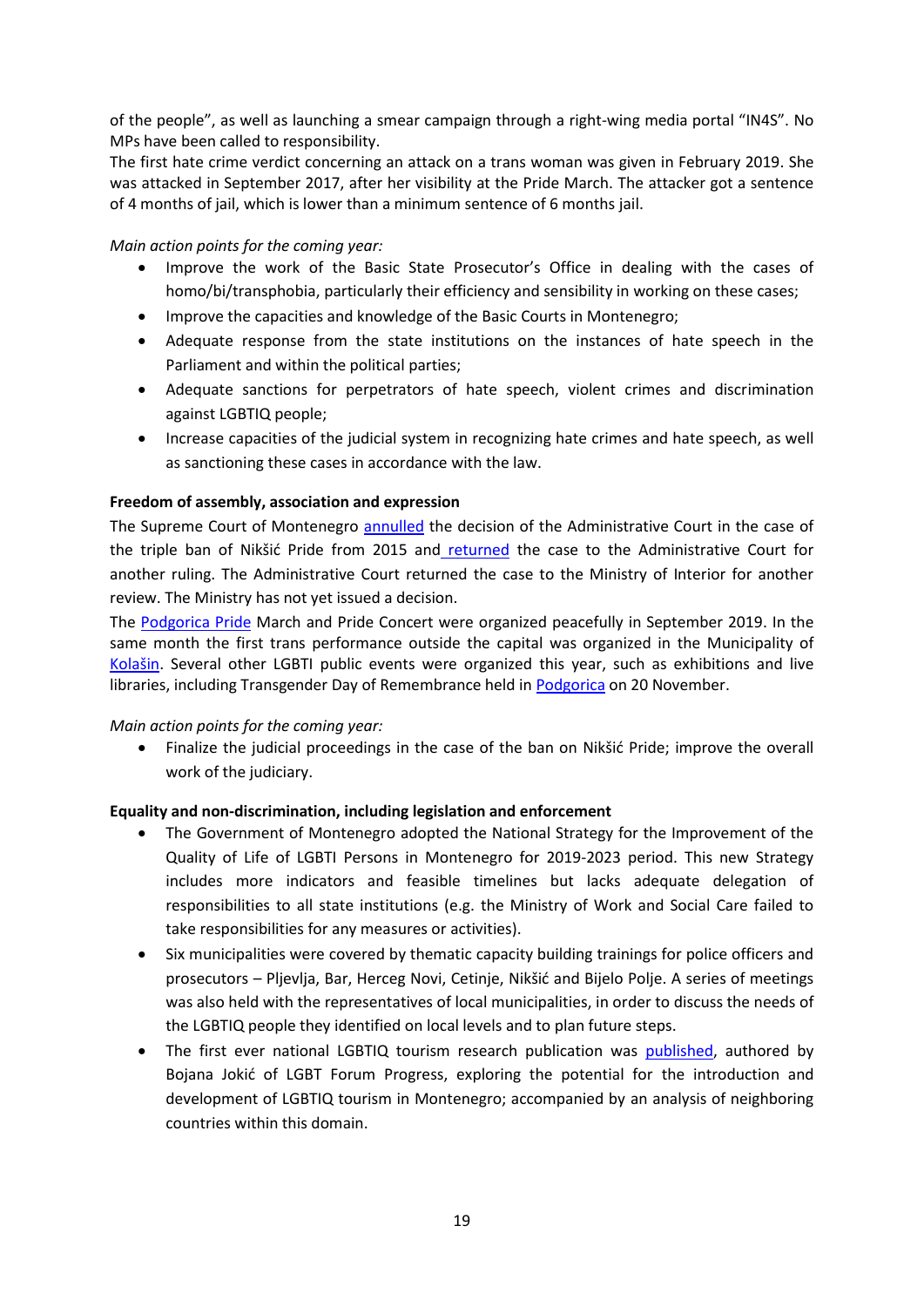- LGBTIQ Shelter has continued operating and helped seven individuals in the period of observation. The Shelter program is financially supported by the Ministry of Human and Minority Rights.
- The Ministry of Human and Minority Rights formed a National Team for the Coordination of the Monitoring of the Implementation of the National LGBTI Strategy 2019-2023.
- The Ministry of Interior re-formed the Team of Trust, with a new four-year mandate and with an upgraded membership structure.
- The Council of Europe initiated the new PREDIM action for Montenegro and formed a Steering Committee for the action, which includes representatives of all relevant LGBTIQ CSOs.

# *Main action points for the coming year:*

- Implement the planned measures from the National LGBTI Strategy for 2019-2020 period:
- Continue the development of capacities and skills of police officers and prosecutors on the local level in more municipalities in Montenegro;
- Further explore the possibilities in the areas of tourism, sport, education and culture for the LGBTIQ community;
- Further develop the capacities of the LGBTIQ Shelter;
- Formalize the statutes of the Team of Trust and relevant procedures.

# **Recognised unions for same sex couples**

A [discussion](https://lgbtprogres.me/novosti/istopolne-porodice-su-dio-crnogorske-stvarnosti/) was held on the topics of same-sex parents and parenting, along with the national promotion of the book "Anja+Gru=Mio: art of parenting", as a preface to the broader national discussion on the same-sex partnership legislation.

The Law on life partnership of the persons of the same sex (Same sex partnership law) was introduced to Parliament by the Government and voted on on 31 July, after several months of delays to the voting procedure. Following a heated debate in Parliament, accompanied by instances of hate speech by MPs, the law was not adopted. This vote was a [major defeat](https://balkaninsight.com/2019/08/01/same-sex-union-vote-failure-dismays-montenegro-lgbts/) for democracy in Montenegro. As of the end of 2019, the Government has not re-introduced the law to the Parliament but has made changes to the Draft law which are still unknown to civil society representatives.

#### *Main action points for the coming year:*

- Adopt the Law on same sex partnership and subsequent secondary legislation and begin with its implementation;
- Work on creating a more positive climate for a broader national acceptance of same sex partnerships by the general public and abstained MPs.

# **Rights and equal treatment of trans and intersex persons**

In July a Commission for Transgender Health was formed within the Clinical Center of Montenegro, by the Ministry of Health, and is now in process of developing guidelines on informed consent, a baseline for depathologisation. However, the work of the Commission has not been transparent and there are suspicions of abuse of protocol by including only one CSO representative in the work of the Commission, while excluding all others.

A case of violation of right to privacy of a trans woman at the Podgorica Health Centre was concluded with a decision by the Ombudsperson and the signing a Memo of Understanding between the Health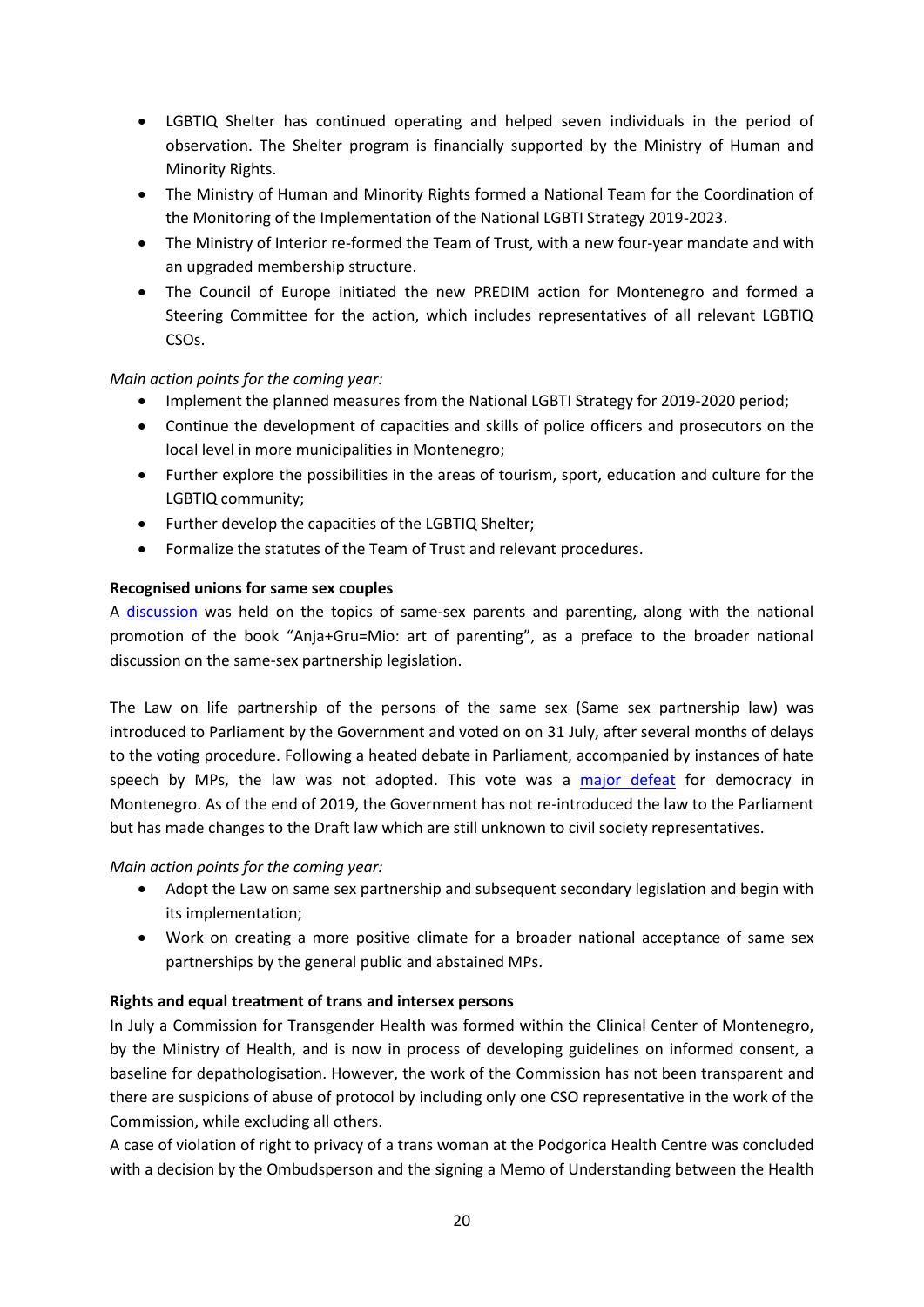Care Centre and Spectra on the promotion and protection of the human rights of trans, gender diverse and intersex persons. Another memo of understanding was signed between a clinical centre and Spectra on the promotion and protection of the human rights of trans, gender diverse and intersex persons.

The national LGBTI Strategy sets out that Montenegro must put in place a legal framework for legal gender recognition by the end of 2023, and respect international standards when doing so.

### *Main action points for the coming year:*

- Improve the transparency of the work of the Commission, as well as either including all relevant CSOs or excluding CSOs altogether, since the nature of the commission is medical and participation of non-medical representatives would breach confidentiality of patients;
- Form a working group for the Law on gender identity;
- Increase capacities of institutions for protection against discrimination based on gender identity and sex characteristics;
- Increase awareness among medical experts and staff about discrimination based on gender identity and sex characteristics, especially in regards to interventions related to "normalizing sex";
- Increase awareness within educational systems about gender identity and sex characteristics, as well as the protection of trans and intersex students.

#### **Public awareness and attitudes**

- Following the debate on the Law on same-sex partnership, there was a dramatic increase of hate filled comments on social media and public media portals. Also, several political parties used the debate to spread hate speech against the LGBTIQ community and activists, which resulted in an increase of negative attitudes of the public and more verbal violence against LGBTIQ people.
- A 2019 survey conducted by the Center for Civic Education indicates a significant change in attitudes among the general public regarding the human rights of LGBTI people. 47% of citizens believe that the human rights of LGBTI persons are not respected, compared to 30% in 2016. 73% of citizens show a positive attitude towards their child attending scientific lectures on LGBT people, which is significantly higher than in 2016 (45%). The largest reservations still exist for those closest to them, just over a fifth of citizens (27%) would be ready to support their child immediately and fully when they found out about their different sexual orientation. However, when it comes to accepting LGBT public affection, citizen support has declined compared from 70% in 2016 to 50% in 2019. The survey also showed that for the majority (57%), nothing would change with regard to a political figure if they found out they were LGBT oriented, a significant change from 2016 when this percentage was drastically lower - only 33%.
- The first and only Survey on Discrimination against Transgender and Gender Diverse Students in high schools in Montenegro was conducted by Spectra in 2019. The survey indicates that 31% of respondents think trans people are the same as gay people, while 23% say they don't know. 46% of high school students say they don't want or think they don't want to know more about transgender people. Their views on transgender persons also indicate a high degree of ignorance and prejudice. One in two high school students think that transgender people are mentally disturbed, while 38% believe that it is not normal for a person to change their gender. 40% of them think that the existence of men and women will be threatened if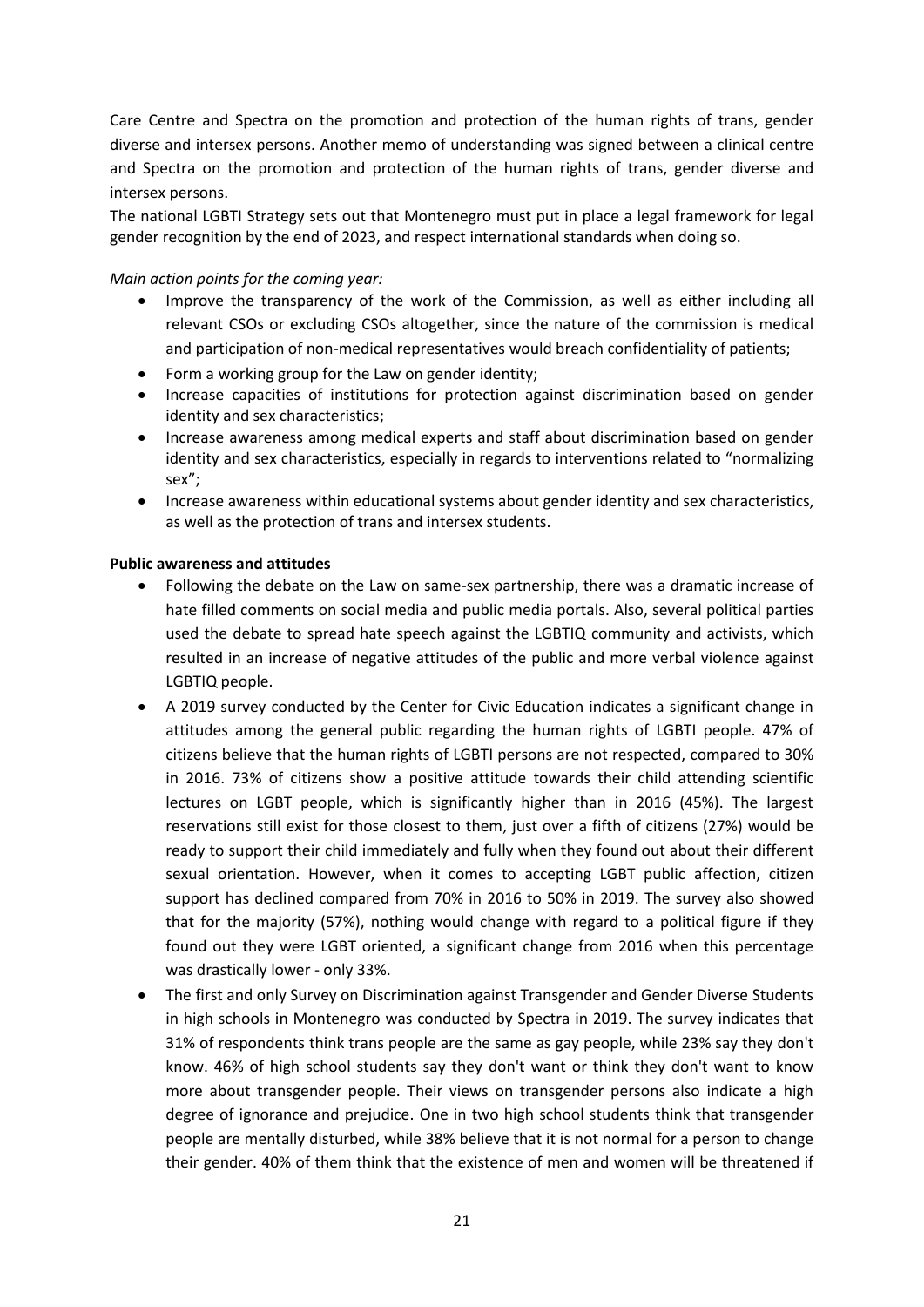society accepts transgender people. However, despite prejudice, 62% of students would support transgender students, while 60% of them believe that trans persons should have the same rights as all persons.

• Intersex issues remain almost completely invisible. On Intersex Awareness Day, one media article interviewing a member from Spectra, was reporting on intersex issues.

# *Main action points for the coming year:*

- Raise awareness on transgender and intersex issues, same sex partnerships, the importance of LGR and the importance of banning intersex surgeries;
- Conduct more campaigns on LGBTI issues in general.

# **A supportive and enabling environment for civil society**

Civil society representatives and organizations (namely LGBT Forum Progress and Ms. Bojana Jokić) were aggressively targeted by political leaders, MPs and several right-wing media associated with the Democratic Front. Smear campaigns, hate speech and calls for discrimination characterized the narrative.

CSOs working on the promotion and protection of the human rights of LGBTI people have access to state funds and are cooperating with the Police Department through a "[Team of Trust](https://asocijacijaspektra.org/2019/07/06/kvalitetna-saradnja-uprave-policije-i-tima-povjerenja-lgbt-zajednice/)" (they have regular meetings together and the police are working more transparently). One CSO representative is involved in the Commission for funding projects/programs of NGOs, and four representatives are present in the National Team for monitoring the implementation of the LGBTI strategy.

# *Main action points for the coming year:*

Regular meetings of the National Team for monitoring the implementation of LGBTI Strategy.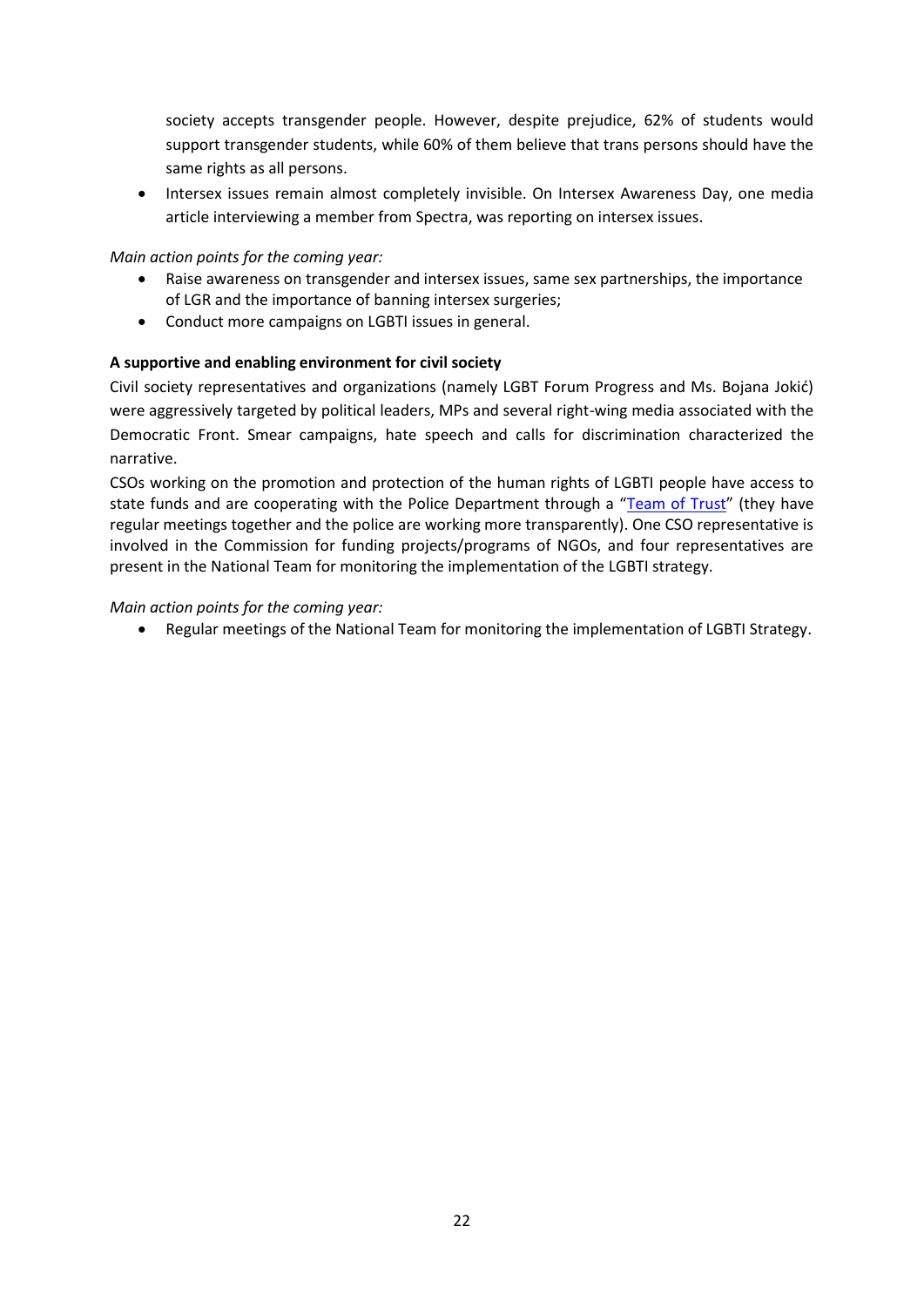# <span id="page-23-0"></span>**3.5 NORTH MACEDONIA**

# **Submitted by: Macedonian Helsinki Committee for Human Rights – LGBTI Support Centre, Coalition Margins, Subversive Front, LGBT United Tetovo**

## **Summary of key developments, including political context and trends**

- On 16 May, the Law on Protection and Prevention against Discrimination (LPPD), which includes sexual orientation and gender identity as protected grounds, wa[s adopted](https://ecom.ngo/en/the-new-antidiscrimination-law-in-north-macedonia/) and came into force on 22 May. However, its implementation has not started yet, the Commission for Prevention and Protection from Discrimination is still not established and the country has not had an equality body since August 2019.
- North Macedonia's first Pride march [took place](https://www.reuters.com/article/us-gay-pride-north-macedonia/north-macedonia-hosts-its-first-gay-pride-march-idUSKCN1TU0JJ) in Skopje on 29 June, bringing together nearly 2000 participants, exceeding expectations.
- The Ministry of Labour and Social Policy has taken an active role in protecting, promoting and respecting the human rights of the LGBTI persons at national and international level, by organizing the [first national conference](https://www.lgbti-era.org/news/national-conference-skopje-advance-lgbti-rights-and-strengthen-regional-cooperation) on advancing the human rights of the LGBTI persons in North Macedonia on 27-28 June 2019.
- In late July 2019, the Parliament [adopted](https://www.lgbti-era.org/news/new-law-primary-education-north-macedonia-provides-protection-lgbt-persons) the new Law on Primary Education and [introduced](https://www.lgbti-era.org/news/new-law-primary-education-north-macedonia-provides-protection-lgbt-persons) provisions for protection against discrimination and violence on the grounds of sexual orientation and gender identity.
- The protection from hate crimes on the ground of sexual orientation and gender identity from the Criminal Code introduced in December 2018 is still not implemented. In reality the police is not recognizing nor processing hate crimes on those grounds.
- Hate speech based on sexual orientation and gender identity is not recognized nor prosecuted by law enforcement or the police. Furthermore, the responses of prosecutors to hate speech complaints attempt to justify hate speech as freedom of speech and expression.
- In January 2019 Coalition Margins received a [positive judgement](https://hudoc.echr.coe.int/eng#{%22itemid%22:[%22001-189096%22]}) from the ECtHR on a legal gender recognition case, where the Court found violation on article 8. The judgement is still not implemented. The personal documents of the applicant are still not changed and a law on legal gender recognition is still not adopted.
- Capacities of public administration and public services providers are very low when it comes to improving LGBTI rights, implementation of equality strategies and providing services for LGBTI people.
- Trans people are still marginalized socially and politically to the detriment of their health.
- The ruling party, the Social Democrats, is generally supportive towards LGBTI issues but not prepared to take decisive action in protection and improvement of LGBTI rights. The other parties which form the ruling coalition, such as DUI, have maintained [homophobic and](https://www.youtube.com/watch?v=MY_MPUr8lI4)  [transphobic](https://www.youtube.com/watch?v=MY_MPUr8lI4) positions and have frequently blocked or slowed down positive change.
- The Prime Minister made a homophobic [statement](http://s-front.org.mk/en/2019/08/14/reaction-of-nnht-to-pm-zaev-statement/) in August concerning an LGBT detainee saying that he will not allow one faggot to overthrow the government. Then, his apology was even more homophobic, saying that the word "faggot" was used as a personal characteristic, not as sexual orientation. The head of the Islamic Religious Community also used derogatory and defamatory speech against gay men in [public statements.](https://sitel.com.mk/sulejman-redzhepi-nema-mesto-za-gejci-vo-ivz)

# **Main action points for the coming year:**

- Establishment of the Commission for protection from discrimination and implementation of the LPPD, including election of independent and professional members;
- Adoption of a law on legal gender recognition based on self-determination. The working group must expand to include experts on discrimination, and community-based LGBTI NGOs;
- The Ministry of Labour and Social Policy must adopt and start the implementation of the National Action Plan for Advancing the Human Rights of LGBTI people;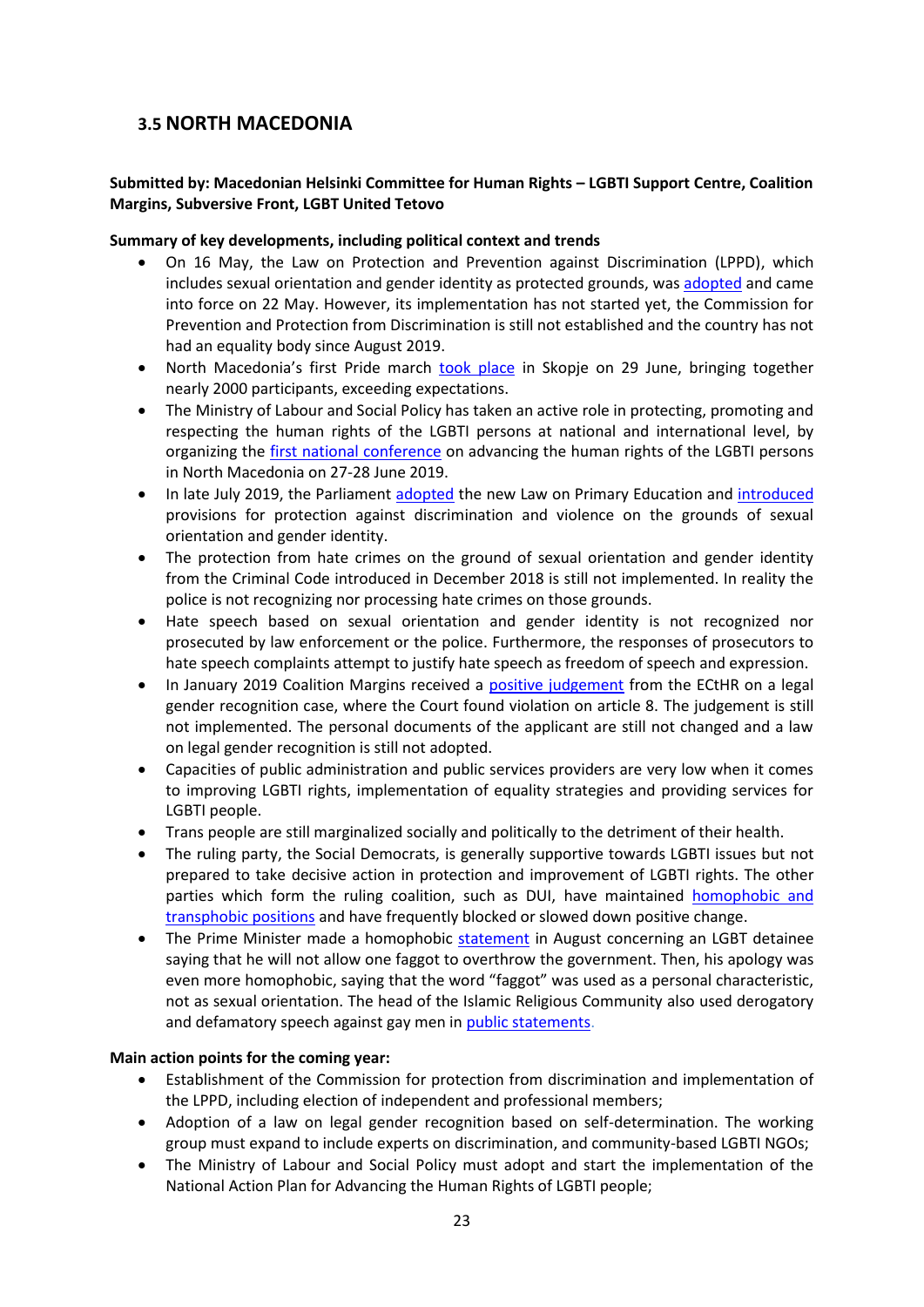- Effective and efficient protection from hate crime and hate speech, in line with newly adopted legislation;
- Training of high-level politicians, public figures and community leaders on using politically correct language, including how not to harass or offend LGBTI persons while making public statements, and how to promote diversity, equality and inclusion of all in society.

## **Bias motivated violence, hate speech, hate crimes**

While the Criminal Code was improved with the amendment towards introducing sexual orientation and gender identity as grounds for hate crimes, collecting data on hate crimes and hate speech based on sexual orientation and gender identity remains an area in which further improvements need to be introduced. Previous attacks on the LGBTI Support Centre remain unsolved and hatred towards LGBTI people is encouraged on the internet and social media, with the failure by the Ministry for Internal Affairs to hold hate spreaders accountable.

While legislation has improved, there have not been any new developments in this area. The registered number of hate speech cases by NGOs for this period amounts to 297 cases, of which 154 are connected to the Pride, while the actual number is even higher. Documented hate crimes amounted to 66, including physical violence (40), verbal and psychological violence (16), and domestic violence (3).

On 29 June, Bekim Asani, President of LGBT United Tetovo, and a group of LGBTI rights defenders were [attacked](https://www.frontlinedefenders.org/sites/default/files/ua_bekim_asani_020719_en.pdf) by about 20 unknown assailants. They were beaten and threatened with murder and sexual assault. Three police officers who were nearby were also attacked by the assailants after they tried to intervene. Thanks to the intervention of more police officers, the activists sustained minor injuries and the assailants were eventually arrested, a criminal investigation was opened. The case is under investigation from the prosecution and court proceedings are expected to take place.

After Bekim Asani and his parents received death threats last year after Queer Iftar, the perpetrators were identified from the Tetovo police a few days later. They were all on parole for one year (a sentence which ended this year), since Mr. Asani decided to forgive all perpetrators as they made a public apology. This is the first case in North Macedonia that there is a judgment where ten people were sentenced for threatening the life of a member of a marginalized community. At the moment the Court is in procedure for damage refunds towards Mr. Asani. The Court will hold a hearing on 21 January 2020.

*Main action points for the coming year:*

- Increase collection of data on hate crimes and hate speech based on sexual orientation and gender identity;
- Increase capacity building of police and law enforcement for more effective prevention and prosecution of hate crimes and hate speech based on SOGI;
- Prosecutors and judges must urgently issue final convictions for the several attacks against the LGBTI Support Center in the previous years and by that demonstrate adequate implementation of the amended Criminal Code (in December 2018) that now recognizes hate crime based on SOGI.

#### **Freedom of assembly, association and expression**

The [first Skopje Pride parade](https://www.facebook.com/notes/skopje-pride/%D0%BE%D1%81%D0%B2%D1%80%D1%82-%D0%BD%D0%B0-%D0%BF%D1%80%D0%B2%D0%B0%D1%82%D0%B0-%D0%BF%D0%B0%D1%80%D0%B0%D0%B4%D0%B0-%D0%BD%D0%B0-%D0%B3%D0%BE%D1%80%D0%B4%D0%BE%D1%81%D1%82%D0%B0-%D1%81%D0%BA%D0%BE%D0%BF%D1%98%D0%B5-%D0%BF%D1%80%D0%B0%D1%98%D0%B4-2019-%D0%BB%D0%B0%D0%BA%D0%BC%D1%83%D1%81-%D0%B7%D0%B0-%D1%86%D0%B5%D0%BB%D0%BE%D1%82%D0%BE-%D0%BE%D0%BF%D1%88%D1%82%D0%B5%D1%81%D1%82%D0%B2%D0%BE/366715600666960/) was held in June 2019 gathering nearly 2000 people, and garnering significant media attention since its announcement on May 20<sup>th</sup> 2019. The police accomplished their duty of securing the right of freedom of assembly for the attendees of the Pride parade and the event went well, however they failed to respond to hate speech.

There was a counter-protest promoting traditional values, which attempted to provoke and scare people attending the Pride parade and to demonstrate people's disapproval of the Pride.

[Outbursts](https://www.facebook.com/notes/skopje-pride/%D0%BE%D1%81%D0%B2%D1%80%D1%82-%D0%BD%D0%B0-%D0%BF%D1%80%D0%B2%D0%B0%D1%82%D0%B0-%D0%BF%D0%B0%D1%80%D0%B0%D0%B4%D0%B0-%D0%BD%D0%B0-%D0%B3%D0%BE%D1%80%D0%B4%D0%BE%D1%81%D1%82%D0%B0-%D1%81%D0%BA%D0%BE%D0%BF%D1%98%D0%B5-%D0%BF%D1%80%D0%B0%D1%98%D0%B4-2019-%D0%BB%D0%B0%D0%BA%D0%BC%D1%83%D1%81-%D0%B7%D0%B0-%D1%86%D0%B5%D0%BB%D0%BE%D1%82%D0%BE-%D0%BE%D0%BF%D1%88%D1%82%D0%B5%D1%81%D1%82%D0%B2%D0%BE/366715600666960/) of hatred and distorted facts about LGBTI people were pinned on the parade by associations for the protection of family values and priests.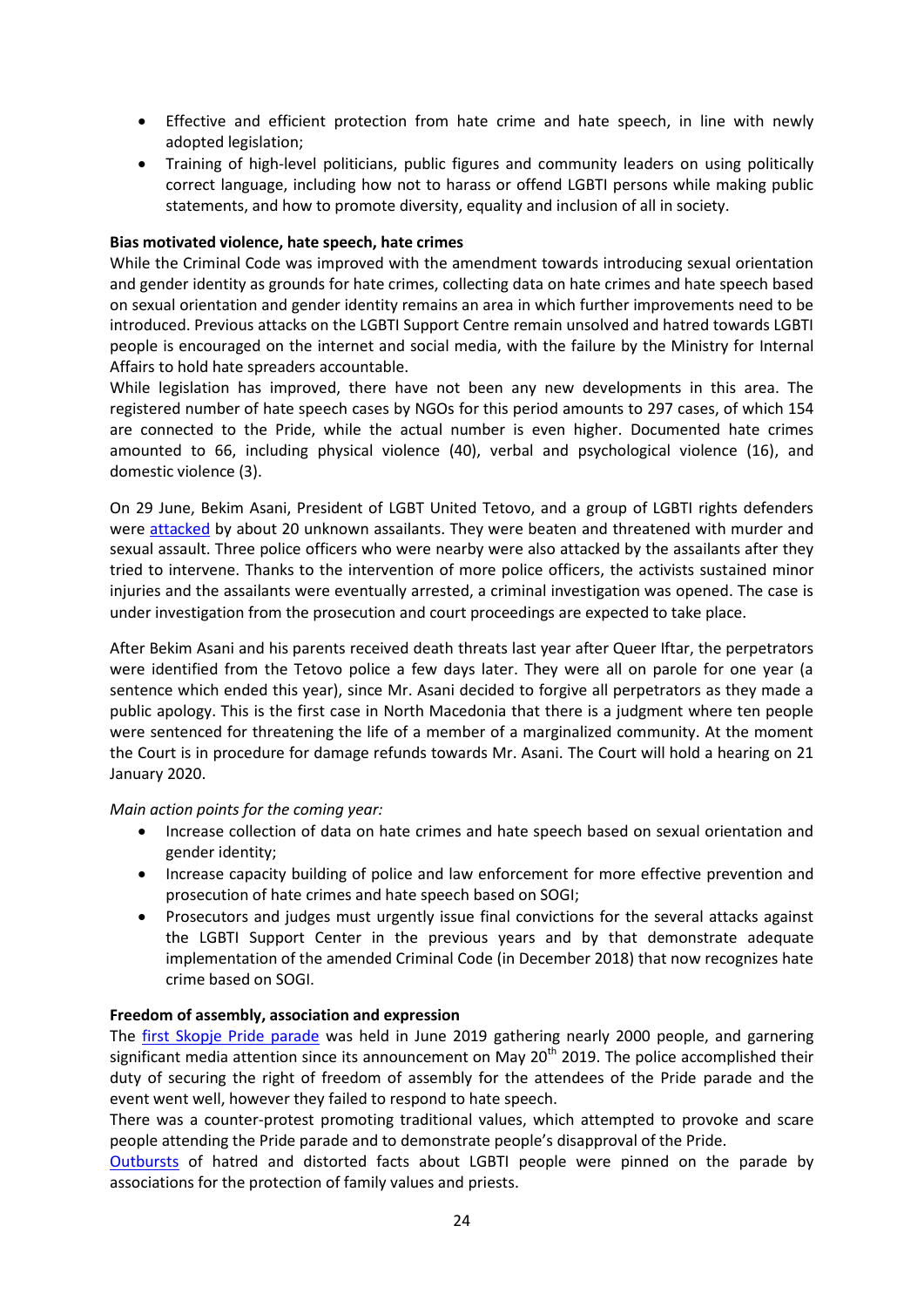Altogether it went without any major incidents, as well as the first ever March for visibility of [transgender people](https://mk.voanews.com/a/transgender-visibilty-day-macedonia/4853556.html) held in March, setting a positive precedent for the region.

## *Main action points for the coming year:*

- Improvement of state response to hate speech related to LGBTI visibility events. Processing of reported cases of hate speech and accountability of perpetrators;
- It is crucial that the central and the local government continue providing the support of organising the next Skopje Pride 2020, as it has positively affected the public opinion on LGBTI, and has positively contributed among LGBTI community members regarding their selfacceptance, self-confidence, and feeling of belonging to a community;
- Local municipalities should undertake more actions on promoting equality and nondiscrimination in their annual plans and programmes, including budgets, along with genderresponsive budgeting policies introduction and implementation.

## **Equality and non-discrimination, including legislation and enforcement**

The new Law on Prevention of and Protection against Discrimination (LPPD) was delayed in Parliament for 11 months due to the homophobic and transphobic behavior of the President of the Parliamentary Commission for Labor and Social policy, MPs from the conservative opposition, and lack of support from the political parties which formed the ruling coalition with SDSM.

The Vice Prime-Minister from the political party DUI, publicly stated that there are some "disputable categories" like the LGBT. This statement led to public reactions from the Network against Homophobia and Transphobia and other organizations and activists. The Network for Protection from Discrimination organized two protests in front of the Parliament for adoption of the law. The LPPD was finally adopted in May 2019.

The LPPD explicitly includes sexual orientation and gender identity as grounds of discrimination and provides protection in healthcare, housing, employment, education, culture, and so on. It also introduces a new and improved institutional framework of the State Commission for Protection against and Prevention of Discrimination (SCPPD). The old Commission was dismissed in August, but Parliament has yet to select a new one. A public call for members was announced in June, and further information on the procedure is not available. Due to parliamentary elections in spring 2020, civil society is concerned that the Commission will not be established beforehand, leaving the country without an equality body for over a year. This negatively affects the implementation of the LPPD, and leaves LGBTI people without a legal mechanism to protect them against discrimination.

The Ministry of Labour and Social Policy (MLSP) has, in collaboration with Subversive Front and other NGOs, started training state officials and civil servants in addressing discrimination and hate speech, focusing on how discriminatory behaviour is created, i.e. detection of the unconscious bias. 325 state officials from 40 state institutions and 42 local municipalities have participated so far. LGBT United is working with five municipalities on the first stage of a project which aims to empower local municipalities on LGBTI issues and non-discrimination.

Subversive Front documented 3 cases of intersectional discrimination against gay men who also live with HIV. Two cases of discrimination occurred while accessing healthcare services, one case while accessing employment. The victim in the latter case received a dismissal letter from his previous employer where it is openly stated that his HIV status is a threat to the workplace environment and his colleagues. The victims in the cases decided not to report them to the officials, fearing the risk of disclosing their status to unwanted audiences, and due to lack of psychological inability to endure the process of reporting and legal proceedings that would follow.

*Main action points for the coming year:*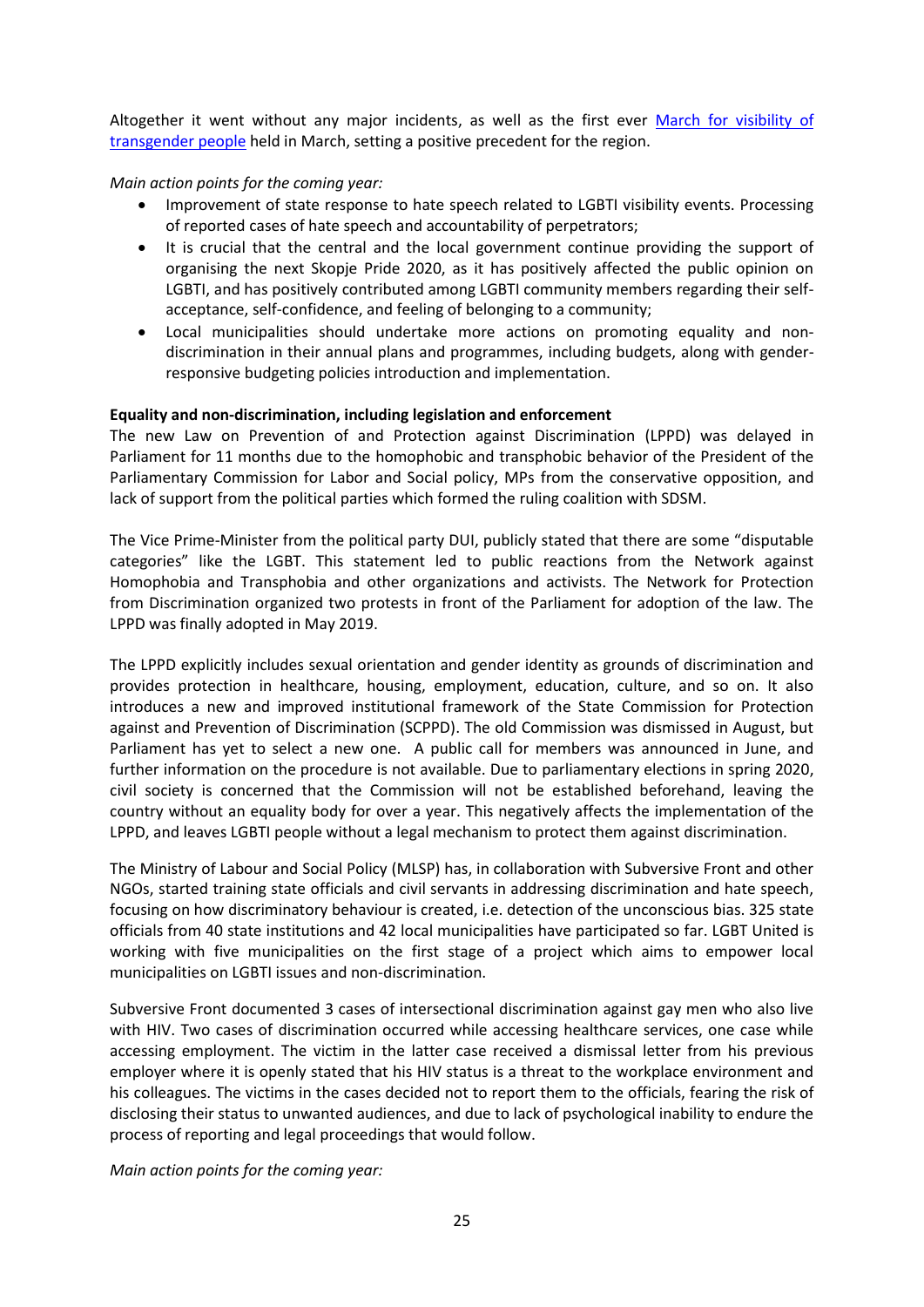- The Parliament should elect professional and independent candidates as members of the Commission, as soon as possible;
- The Parliament should elect a professional and independent expert in human rights as the new Ombudsperson and strengthen the capacities and independency of the institution;
- Harmonize remaining legislation with the LPPD;
- Provide a suitable budget for the work of the Commission and for other actions on prevention and protection from discrimination;
- The Ministry of Labour and Social Policy should continue the sensitization trainings on discrimination and hate speech with Subversive Front in order to address the systemic discrimination against LGBTI persons, in particular in the sectors of healthcare, employment, judiciary, law enforcement, education, and media.

# **Rights and equal treatment of trans and intersex persons**

The working group on the Law on birth registry is still ongoing, but since there will be elections in 2020 the law will not be adopted before the elections. Civil society organisations are participating in the working group and are advocating for a quick and transparent procedure for legal gender recognition based on self-determination.

Concerning gender affirming procedures, the Ministry of Health formed a working group of doctors aiming to provide medical services for trans people covered by the public health insurance fund, however there have been no significant developments so far.

The Minister of Health announced in a conference that surgeries for trans people will be covered by the public health insurance fund. His statement caused a wave of transphobia with a snowball effect on media and social media, including transphobic statements from politicians from the Conservatives and Social Democrats. At the end of the day the Minister announced that he will withdraw this decision. By doing this, he harmed the dignity of trans people and succumbed to public pressure.

Trans people, especially trans women sex workers remain one of the most discriminated groups in society and are very often victims of hate crimes and harassment, even in public institutions.

*Main action points for the coming year:*

- Adoption of a law for legal gender recognition based on self- determination;
- Provision of medical services for gender confirmation covered by the public health insurance fund;
- Awareness-raising on the rights of trans people among healthcare services providers, police officers, equality bodies, and even NGOs advocating for human rights and women's rights and informing the general population about their issues and needs;
- Building the capacities of the police for protection from transphobic crimes and hate speech.

#### **Public awareness and attitudes**

Negative attitudes towards LGBTI people rose proportionally with increased visibility of LGBTI people through events and campaigns, such as Pride. Another trigger for the public was the announcement by the Minister of Health concerning gender affirming surgeries, which sparked dehumanization of trans people by the general public and led to the withdrawal of the decision. According to the findings of the [Institute for Human Rights' public opinion poll on LGBTI](http://ihr.org.mk/uploads/publications_pdf/Konechen%20Izvesthaj.pdf), in October 2019 80.2% of the respondents considered homosexuality a disease, an increase from 72.9% in April of the same year.

#### *Main action points for the coming year:*

 Improved state response to negative attitudes and hatred towards LGBTI people with the promotion of equality and condemnation of hate speech.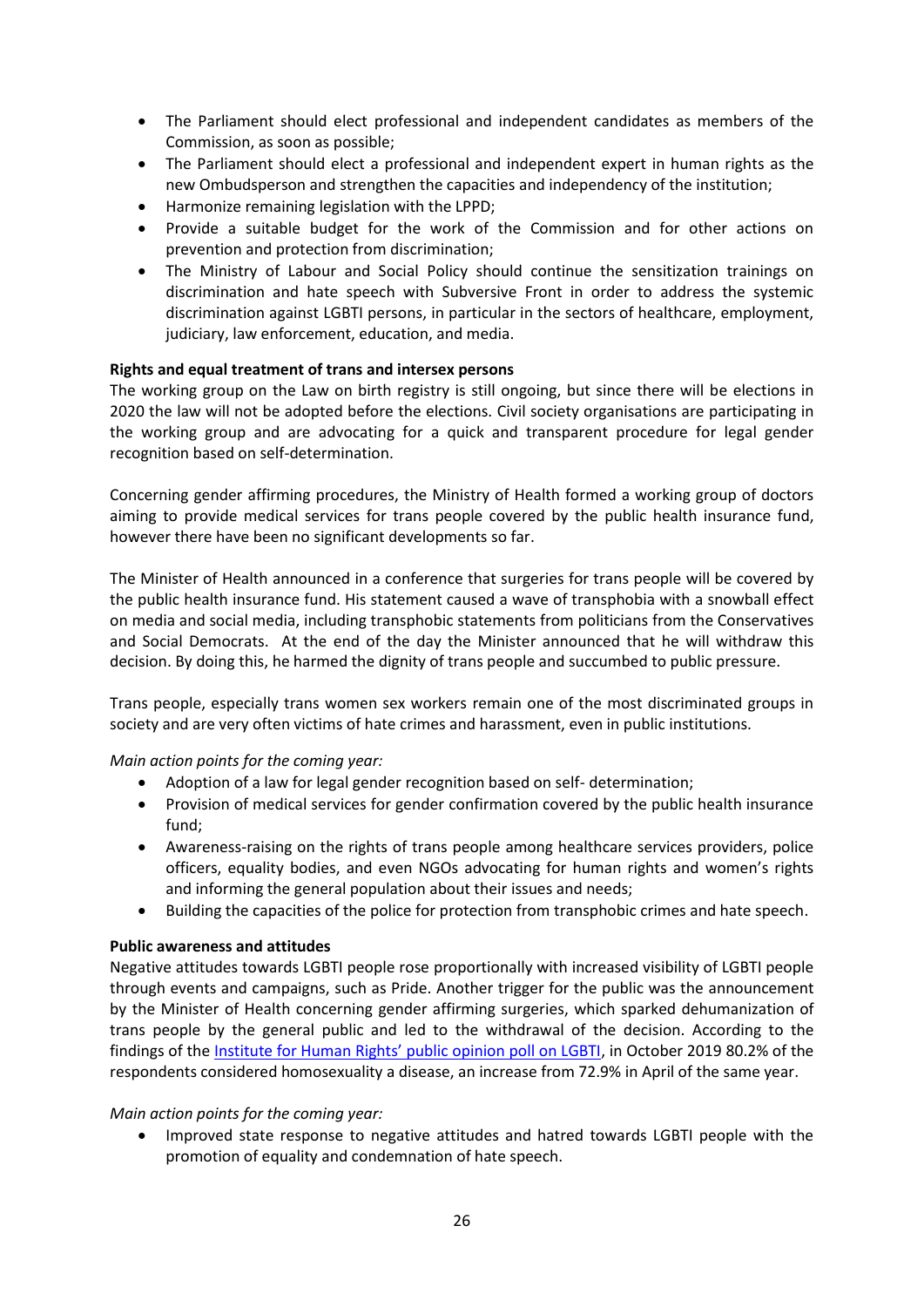## **A supportive and enabling environment for civil society**

LGBTI organizations are active in various working groups and cooperation bodies on different issues, but results and developments are slow. NGOs proceed to have good cooperation with the Interparliamentary group and some institutions, but a majority of the NGOs (members of the National Network against Homophobia and Transphobia) are still facing difficulties in establishing cooperation with the Ministry of Culture and the Ministry of Education.

LGBT United Tetovo this year received financial support from the Government of the Republic of North Macedonia as part of the government's support for civil society organisations. The Ministry of Education is cooperating with LGBT United Tetovo in working directly with high school teachers and students in order to minimize homophobia, bullying and hate speech against LGBTI people.

The Ministry of Labour and Social Policy (MLSP) has consistently showed its genuine commitment to protection and promotion of LGBTI equality. In February 2019, it signed a memorandum for cooperation with Subversive Front in the implementation of a 3-year project on capacity strengthening for state officials on addressing and tackling discrimination and hate speech.

The MLSP was a strong supporter of the Organising Committee of the Skopje Pride Parade, and the Interparty Parliamentary Group on Advancing the Human Rights of the LGBTI Persons in North Macedonia (IPPG LGBTI) received the "Ally of the Year" award this year given by all the members of the National Network of Fight against Homophobia and Transphobia. The upcoming parliamentary elections in April 2020, and the risk of the current government being changed, brings potential risk to stripping the support the MLSP has provided to the wider campaign for LGBTI rights and equality.

*Main action points for the coming year:*

 The MLSP must continue improving the rights and status of LGBTI people through continuing capacity strengthening efforts on addressing discrimination and hate speech, tailored for the specific sectors, such as police, healthcare, education, media, social work, and so on.

#### **HIV**

The budget for the HIV program provided from the Ministry is not enough for effective development of new services and introduction of PEP and PrEP, and the funding model means the Ministry always supplies funds late to NGOs. This results in a deterioration of HIV services.

#### *Main action points for the coming year:*

- Increase the budget for HIV prevention
- Changing the founding model for insuring sustainability of the services

#### **Education**

Homophobic and transphobic content in the text books is still not removed. A new Law on elementary education was adopted that includes SOGI and prohibited discriminatory grounds. Provisions for prevention and protection from violence are included and schools are obliged to report violence. The forms of violence and the procedure will be defined in a by-law. Measures for prevention and protection from homophobic and transphobic bullying are still not implemented.

#### *Main action points for the coming year:*

- Revision of text books which contain homophobia, transphobia and gender stereotypes;
- Introduction of comprehensive sexuality education;
- Adoption of a new law on secondary education with protection from violence and discrimination on the ground of SOGI.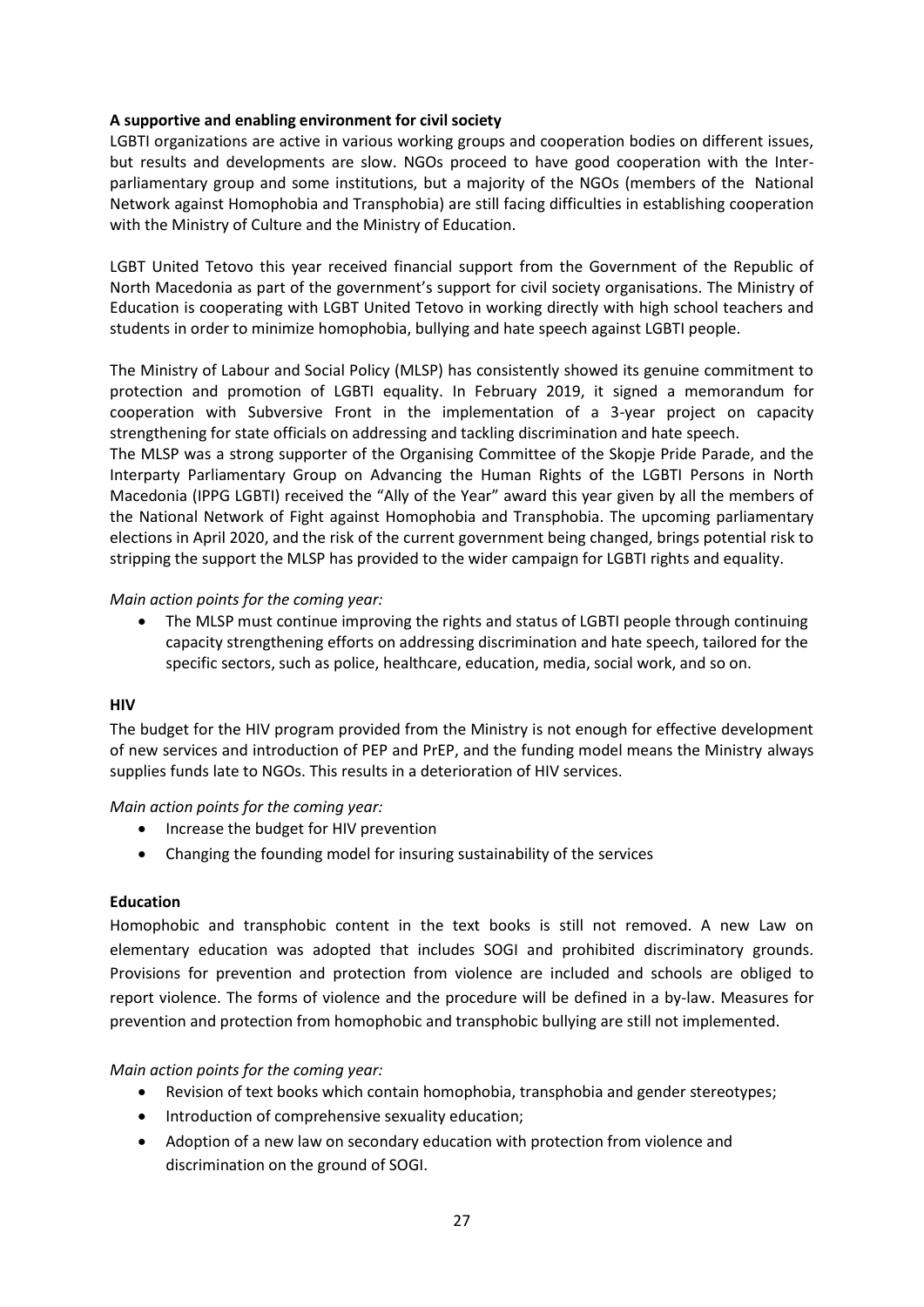# <span id="page-28-0"></span>**3.6 SERBIA**

# **Submitted by: Da se zna!, Geten – LGBT, Labris, XY Spectrum, Crisis Response and Policy Centre (CRPC)**

## **Summary of key developments, including political context and trends:**

- Despite some progress within the legal framework, everyday life for LGBTIQ people remains difficult, due to the lack of implementation of the existing laws.
- In February 2019, Prime Minister Ana Brnabić and her partner Milica Đurđić conceived a child through IVF, which raised a debate in public domain on same-sex parenthood.
- In May 2019 the first Pride parade in Novi Sad took place, which is the first Pride parade outside of Belgrade and an important step towards overall decentralization of the LGBTI movement, as only very few LGBTI civil society organisations exist outside of Belgrade.
- The [new legislation:](https://www.transserbia.org/vesti/1482-donet-pravilnik-o-nacinu-izdavanja-i-obrazcu-potvrde-nadlezne-zdravstvene-ustanove-o-promeni-pola) "Rulebook on the manner of issuing and the form of the certificate of the competent health institution on the change of sex" came into force in January 2019. Contrary to previous practices, surgeries and sterilization will no longer be required. However, diagnosis and hormonal therapy (which leads to sterilization and in some cases can be irreversible) continue to be mandatory, and there is uneven practice in local municipalities in charge of issuing new, changed documentation for trans people.

## **Main action points for the coming year:**

- Urgent adoption of the Same-Sex Partnership Law;
- Urgent adoption of the Gender Identity Law;
- Creation of database of hate crimes and related incidents against LGBTI persons;
- Better and consistent implementation of existing provisions tackling discrimination against LGBTI persons.

#### **Bias motivated violence, hate speech, hate crimes**

Bias motivated unlawful conducts against LGBTI persons [remain](https://www.danas.rs/bbc-news-serbian/nasilje-nad-lgbt-ljudima-u-srbiji-izmedju-statistike-i-stvarnosti/) widespread, whilst competent authorities still remain unresponsive. At the regional Conference on Hate Crime, held in Belgrade in October 2019, hosted by the OSCE Office in Serbia, the Deputy State Prosecutor claimed there are currently 16 indictments with the hate crime article, in which two have resulted in convictions. However, civil society is only aware of only one verdict [from November 2018.](https://www.lgbti-era.org/news/criminal-verdict-hate-crime-reached-first-time-serbia) In addition, an official database of hate crimes still does not exist.

#### *Main action points for the coming year:*

- More efficient and effective education of judges and prosecutors;
- Proper implementation of hate crime provisions within criminal legislation and the usage of Article 54a of Criminal Law in the indictments.

#### **Freedom of assembly, association and expression**

In May 2019, the first Pride parade was organized in [Novi Sad,](https://www.rferl.org/a/serbia-s-novi-sad-first-gay-pride-rally/29947398.html) becoming the first Pride parade outside of the Serbian capital.

Two Pride parades, Serbia Pride in June and in Belgrade Pride in September 2019, took place without any incidents, the latter [attended](https://www.rferl.org/a/serbia-belgrade-lgbt-pride-parade/30165481.html) by the Prime Minister and several highly ranked officials.

In September 2019, a Pride caravan was organized, passing through 9 cities in Serbia. The caravan failed to pass through the cities of Valjevo and Novi Pazar, as dozens of hooligans gathered at designated places to prevent the march from happening. This is particularly worrisome as the routes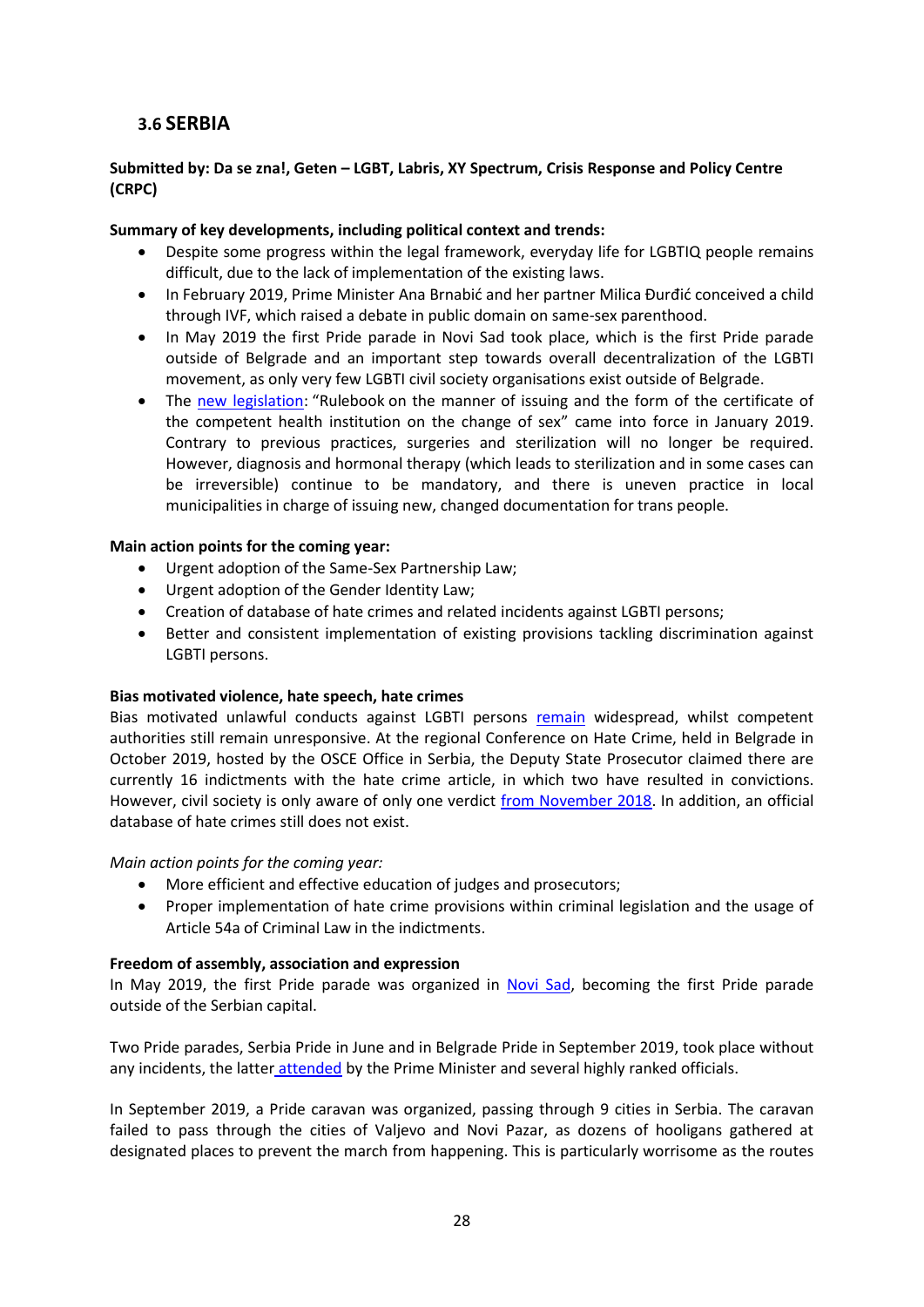were not publicly announced, so information must have leaked from the police. There is no information on actions being taken or internal control processes from the Ministry of Interior.

#### **Equality and non-discrimination, including legislation and enforcement**

Even though the previous one expired in 2018, a new Anti-Discrimination Strategy, with an accompanying action plan, has still not been adopted. However, after ERA and its members in Serbia requested to meet the Ombudsperson of Serbia, stressing the need of urgent adoption of the new strategy and implementation of the previous one, a dialogue on the new strategy was initiated by ERA and its members in Serbia, the Ombudsperson, and the Ministry of Labor and Social Affairs. In August 2019 an LGBTI activist was appointed as a Working Group member on this matter, but the Working Group has not met since.

There is a noticeable lack of cooperation with broad public and civil society on the Amendments to the Anti-Discrimination Law. Newly proposed amendments were brought without consultations nor public debate or hearing, and they do not improve the position of LGBTI persons, nor do they include sex characteristics, despite the UPR recommendation provided to Serbia in 2018 to explicitly include this characteristic in the legislation. The Commissioner for Protection of Equality expressed support to civil society organisations in this matter, addressing the issue both to the Government of Serbia and to the Ministry in charge of the Law.

The New Law on Free Legal Aid came into force from October. This Law has many shortcomings and prevents civil society organisations from providing free legal aid to victims. Under the new law, CSOs can no longer be a party in criminal proceedings, and the victim can only seek free legal aid from the Bar Association via the municipality when a there is a criminal case/crime has taken place in the field of discrimination and/or asylum. This means that the victim cannot be sure of acquiring a lawyer that is friendly and sensitized when it comes to LGBTI people. In addition, the law separates legal support from legal aid, and risks victims only receiving legal support, which is less comprehensive than legal aid.

#### *Main action points for the coming year:*

 Government and competent authorities should include LGBTI civil society organizations in changes to the legal landscape and timely inform interested parties on changes and public debates.

#### **Recognised unions for same sex couples**

Three strategic litigation cases on this matter were initiated by LGBT organisation Labris. After official rejections from the registrars, the cases are now before the Administrative Court. If the cases are rejected by all the courts in charge (including constitutional appeal and other relevant remedies), all three cases will be submitted to the ECtHR.

It is of great concern that the newly adopted Rulebook on Closer Conditions, Criteria and Methods for Selection, Testing and Evaluation of Reproductive Cell Providers and Embryos entails provision on "banning donation of reproductive materials to persons with the anamnesis of homosexual relations in the last five years".

#### *Main action points for the coming year:*

- Urgent adoption of the Same-Sex Partnership Law;
- Urgent amendments to the above-mentioned Rulebook;
- Urgent changes to the Rulebook on reproductive cells.

#### **Rights and equal treatment of trans and intersex persons**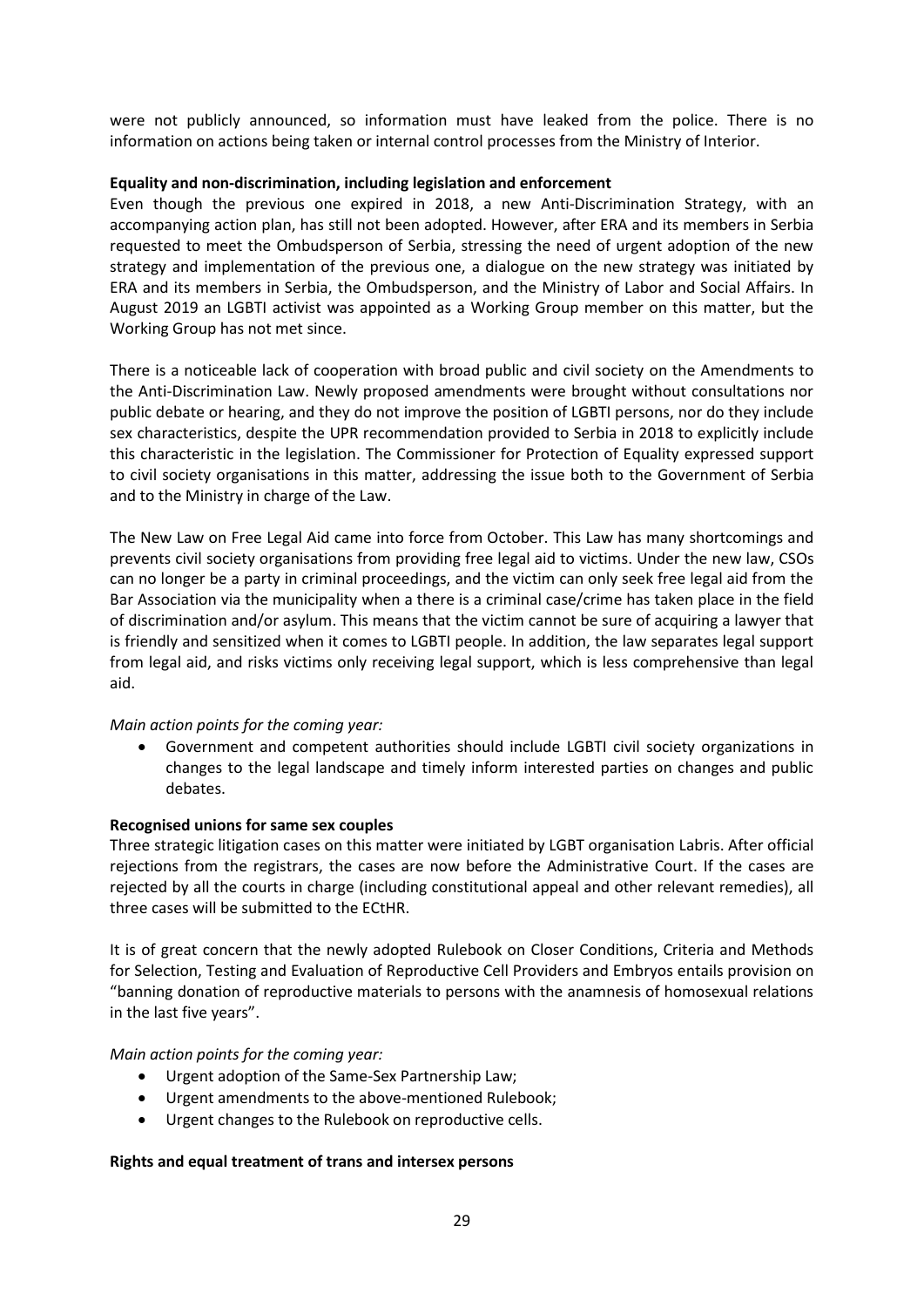The new legislation: "Rulebook on the manner of issuing and the form of the certificate of the competent health institution on the change of sex" came into force in January 2019. Contrary to previous practices, surgeries and sterilization will no longer be required. However, diagnosis and hormonal therapy continue to be mandatory. This is impacted by the fact that the female hormone, Neofolin, has not been available in Serbia for some time now.

People of different gender identities in Serbia are subject to discrimination and violence, including physical violence, threats and cyber bullying. Young trans people are at risk of rejection by their families and forced to leave their homes. Poverty affects almost every trans individual in Serbia. If married, before changing legal documents, trans persons have to get divorced. Parental rights can be at least partially retained, but in line with the gender assigned at birth.

Intersex persons are invisible socially and legally. There is no accurate information or research about their number, experiences or quality of life. There are no laws or bylaws in Serbia that mention intersex people; anti-discrimination provisions do not recognize sex characteristics as grounds for discrimination. An administrative procedure to record name and sex of baby at the local municipality is obligatory within 30 days of birth. This procedure puts a lot of pressure on medical professionals and parents of intersex babies to choose and to make decision regarding the baby's sex.

This year in Serbia there was a revision of the anti-discrimination law from 2009. The Serbian intersex organization, XY Spectrum, proposed sex characteristics as a protected ground, but this was not yet adopted and it is questionable if there is political will to include this (next year in March or April there will be elections in Serbia).

*Main action points for the coming year:*

- Adopt Law on gender recognition in line with international human rights standards and based on self-determination;
- The government should work on a mechanism for trans specific health care;
- End discriminatory practices against trans and intersex individuals and adopt measures to end pathologisation of gender identity and sex characteristics;
- Include sex characteristics in the anti-discrimination legal and normative framework.

#### **Public awareness and attitudes**

Despite certain progress in societal attitudes, Serbia remains a predominantly homophobic and deeply rooted patriarchal country.

According to the Report On The Public Opinion Rеsearch On Public [Attitudes Towards Discrimination](http://ravnopravnost-5bcf.kxcdn.com/wp-content/uploads/2019/11/izvestaj-o-istrazivanju-javnog-mnjenja.pdf)  [In Serbia,](http://ravnopravnost-5bcf.kxcdn.com/wp-content/uploads/2019/11/izvestaj-o-istrazivanju-javnog-mnjenja.pdf) conducted by the Commissioner for the Protection of Equality in 2019, the LGBT community is one of the groups towards which there is the greatest social distance, besides migrants, Albanians, people living with HIV&AIDS etc.

38% believe homosexuality is a disease that should be treated, while 39% do not. 22% do not want people living with HIV/AIDS or members of the LGBT population as their colleagues, while 45% do not regard LGBT people as acceptable educators of their children.

In February 2019, Prime Minister Ana Brnabić and her partner Milica Đurđić conceived a child through IVF, which raised a [debate](https://www.lgbti-era.org/news/serbian-prime-minister-has-done-nothing-protect-herself-discrimination) in the public domain on same-sex parenthood. Visibility of the first openly lesbian and female Prime Minister in the public domain and media contributes to the overall visibility of the LGBTI community in Serbia and might lead to the mitigation of social distance towards the LGBTI community.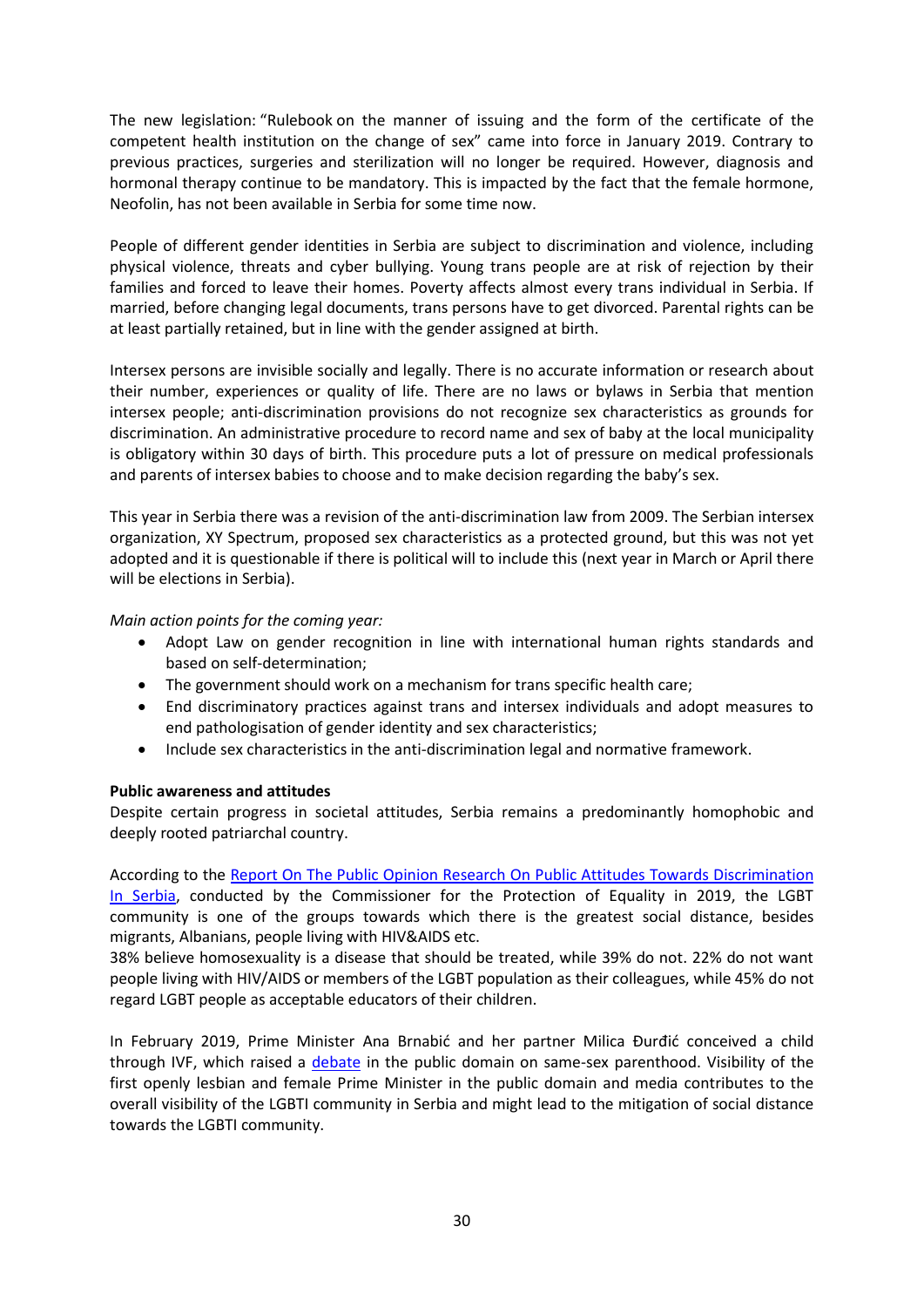2019 will also be remembered because of the [award winning](https://biznis.telegraf.rs/info-biz/3113665-sa-genijalnom-kampanjom-ne-odricem-se-agencija-mccann-najuspesnija-na-festivalu-golden-drum) campaign "I do not renounce!", targeting parents who decided to step up for their LGBTI children. This campaign was brought by LGBTI civil society organisation Da se zna! and marketing agency McCann.

## *Main action points for the coming year:*

- Further sensitization of the media in reporting on the LGBTI community;
- Establishment of a thorough, long-term public dialogue, and campaigning, between state institutions and LGBTI civil society on pressing issues LGBTI persons face in Serbia.

## **A supportive and enabling environment for civil society**

Space for grassroots and civil society organizations providing services such as psycho-social help, legal support and so on, is shrinking, and more space is given to organizations with larger capacities working as Governmental think tanks.

## **A supportive environment for LGBTI+ migrants, asylum seekers and refugees**

This year, up until the end of October, 32 asylum seekers have been granted recognised status in Serbia. Of these, according to CRPC estimates, 7 were granted protection based on SOGI. The LGBTI+ people CRPC works with flee countries of origin based on the well-founded fear of persecution and death which is also embodied in national legislation of such countries (mostly from Afghanistan, Iran, Pakistan and the territories of Syria and Iraq previously controlled by ISIS and others).

Many of them speak only their native languages and there is a need for interpretation when accessing available services in Serbia, especially services developed for LGBTI+ people. This also means that they can be exposed to possible work exploitation due to language barriers in accessing the labour market. Persons outed or imputed as LGBTI+ in the accommodation centres for asylum seekers and migrants are at risk of persecution from the members of their own community. The authorities have acted accordingly related to identified risks and have offered safer accommodation to such persons, in addition CRPC, supported by UNHCR, helped accommodate several of such persons to a private address. If they are unregistered and not a part of any legal procedure, LGBTI+ people on the move are at risk of multiple discrimination based on their ethnic background as well as belonging to LGBTI+. This also exposes them to a possibility that hate crimes or any other crimes against them stay underreported.

*Main action points for the coming year:*

- Enhance the quality and number of Serbian language classes attended by LGBTI+ asylum seekers and refugees;
- Once identified as members of the LGBTI+ community, connect them with LGBTI+ service providers in Serbia;
- Once outed or imputed LGBTI+ and in identified risk in reception centres, work with authorities for fast and safe relocation and accommodation;
- Authorities should continue with good practice to accommodate identified LGBTI+ asylum seekers and refugees in LGBTI+ friendly centres and near Belgrade;
- Work with LGBTI+ people on the move should be focused on legal visibility and mitigation of possible discrimination and exploitation risks.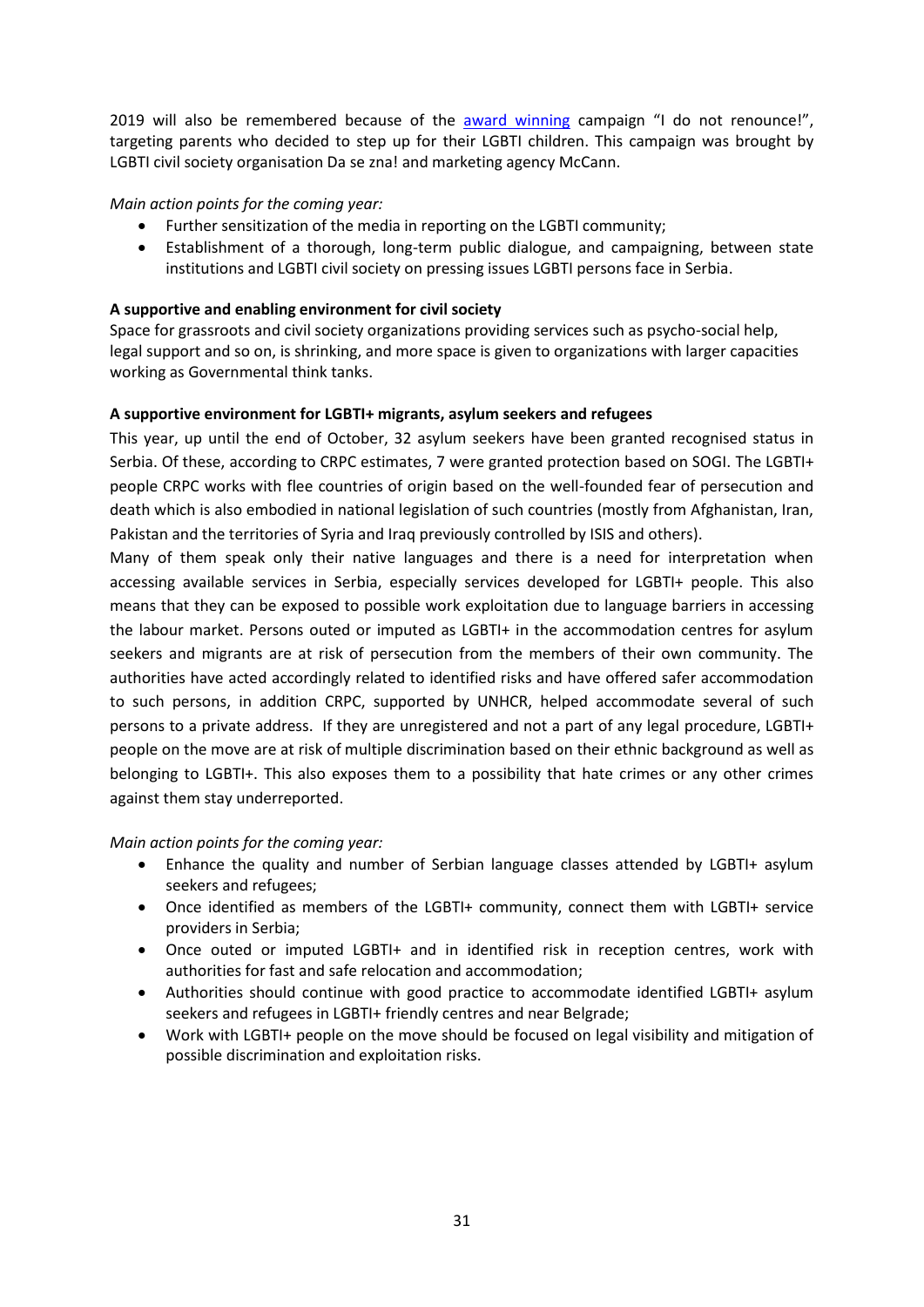# <span id="page-32-0"></span>**3.7. TURKEY**

## **Submitted by: SPoD and Kaos GL**

### **Summary of key developments, including political context and trends**

- In the March 2019 local elections (the Istanbul election was canceled and renewed in June),  $CHP<sup>1</sup>$  won in many big cities including Istanbul, Ankara, Antalya, Adana, and Mersin. These results gave LGBTI+ activists hope while providing a ground setting for LGBTI+ organizations to collaborate with the municipalities to establish Equality Units in the municipalities, and participate in strategic planning for more inclusive and diverse local governance policies.
- In June 2019, Istanbul, Izmir, Mersin, and Antalya Pride Marches were banned by the governorates of those cities.
- On June 11, four members, two of whom were lawyers, of Istanbul LGBTI+ Pride Committee met with the Deputy Governor of Istanbul, Mehmet Ali Özyiğit and discussed the possibility of organizing Istanbul Pride March at Istiklal Street of Beyoğlu district. The Deputy Governor verbally denied the Taksim option saying that Taksim is not only prohibited for LGBTI+ people but also for everybody. Right after the meeting, the committee asked for permission to organize the march in Bakırköy district, one of the legal demonstration venues assigned by the governorship. However, the Governorship did not permit the Pride march to take place there either, saying that the LGBTI+ community is a "hesitant group" for the public.
- Since November 2017, any LGBTI-related indoor and outdoor event in Ankara, the capital city of Turkey is banned by the Governorate – the first ban was introduced during the state of emergency, and the second was right after it. Turkish courts rejected LGBTI organizations' applications for the halting of the execution of the Governorate decisions. The case – which is about the second ban introduced on October 2018 – is still pending in court.
- Hate speech against LGBTI organizations is more vocal, reckless and organized, many times led by the Minister of Interior or pro-government organisations and media. The minister explicitly calls LGBTI people "a threat to Turkish society". He refers to LGBTI organizations in his statements about "terrorist" organizations and foreign enemies.
- Turkish courts continue to reject lawsuits for hate speech in mass media by declaring them "freedom of expression" or delivering nolle prosequi decisions.
- The Turkish National Human Rights Institution is a part of the hate campaign. They did not accept the application of two transgender women's claim, stating that "sexual identity" is not a protected ground within their legislation – which is true in that sense.

#### **Main action points for the coming year:**

**.** 

- Repeal the ban on LGBTI marches in Istanbul, Izmir, Mersin, Antalya and other cities;
- Condemnation and prosecution of hate speech, hate crimes and discrimination of LGBTI persons including LGBTI refugees;
- Drop charges against the LGBTI+ human rights defenders who participated in a peaceful pride marches, including at the METU campus and in İzmir;
- Continue EU and international support and monitoring of the trial and future such trials, as this helps keep pressure on Turkish authorities to deliver justice.

<sup>1</sup> **Republican People's Party** (Turkish: Cumhuriyet Halk Partisi, **CHP**) is a Kemalist social-democratic political party in Turkey. It is the oldest political party in the country, and is currently the main opposition in the Grand National Assembly. In the local elections that took place in 2014, CHP nominated 3 openly LGBTI+ candidates Boysan Yakar, Sedef Çakmak and Çelik Özdemir in Istanbul. Boysan Yakar became the mayor's advisor in Şişli Municipality while Sedef Çakmak entered the local council, which was a historical success for Turkey's LGBTI+ movement. In the local elections in 2019, trans activist Nil Albayrak became a member of the executive committee of Avcılar province.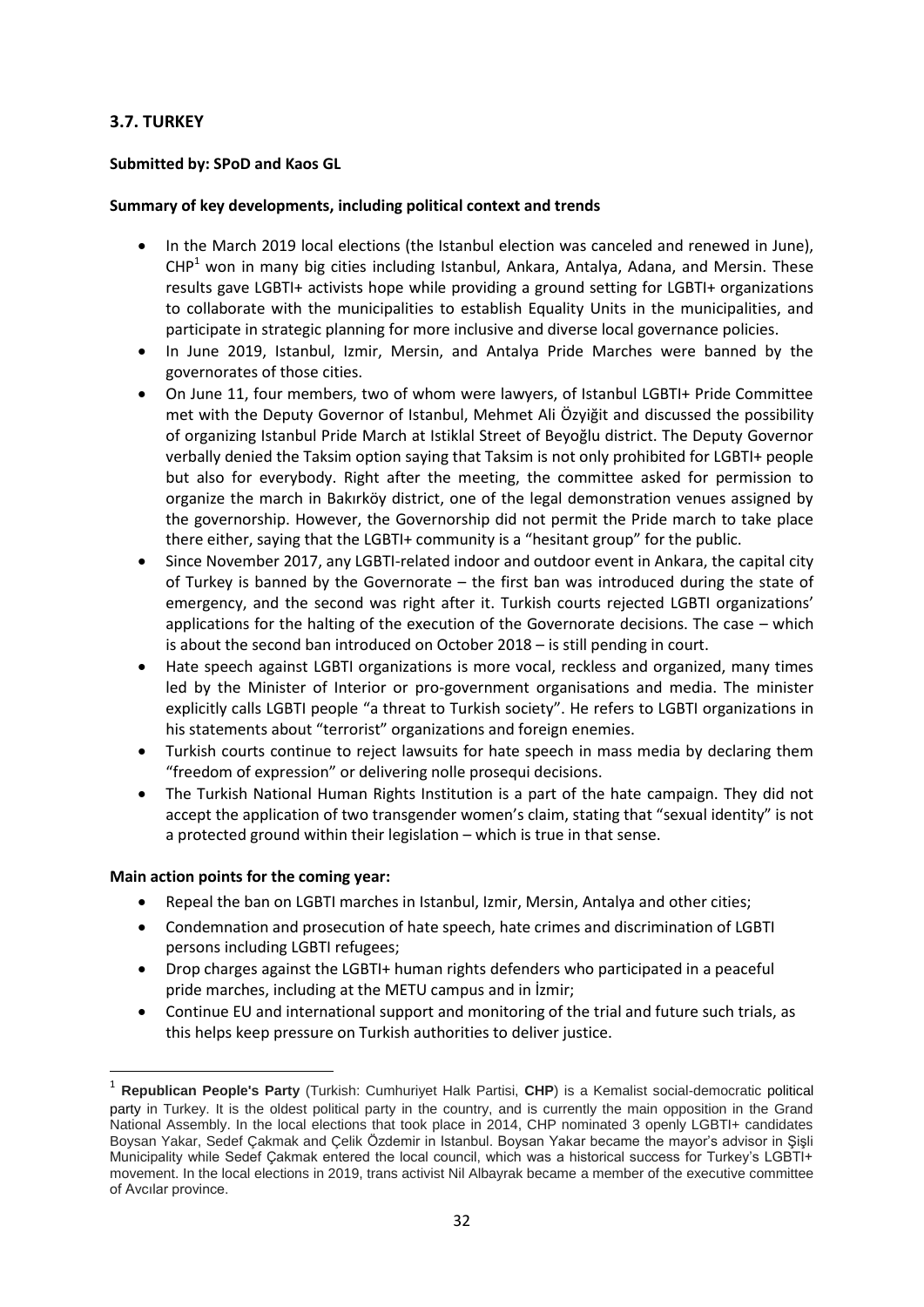#### **Bias motivated violence, hate speech, hate crimes**

On 29 April 2019 at a conference entitled "International Symposium on the Right to Protect Family", organized by the Turkish National Human Rights Institution, one of the speakers said "Indecencies like [being] LGBT are attempts to undermine humankind, its nature and family. I believe that the church and the synagogue would stand against these indecencies as well, and we should struggle against it together if necessary". TİHEK [also shared](https://www.kaosgl.org/en/single-news/hatred-at-tihek-symposium-indecencies-such-as-being-lgbt) these statements on its social media accounts.

On 6 June 2019, many fake accounts (they are "troll accounts" and mostly used by the government to target people and/or organizations) started tweeting with the #OnurYürüyüşüYasaklansın (#PrideParadeShallBeBanned) hashtag. After over 4.000 tweets, the hashtag became a trending topic on Twitter in Turkey. That same day, the pro-government newspaper, Yeni Akit, released an article about Istanbul LGBTI+ Pride Week calling LGBTI+ people "perverts," "faggots," and "honourless."

Moreover, on 7 June 2019, Süleyman Soylu, the Interior Minister of Turkey, said that if Ekrem İmamoğlu, CHP's candidate for Istanbul municipal elections, were to win, terrorists and LGBTI+ people would take over the management of the municipality. Later, on 21 June, the Minister [said](https://www.birgun.net/haber/soylu-kaftancioglu-nu-hedef-aldi-258099) that "LGBT people are a threat to Turkey" in a speech.

On 5 July 2019, the President of Turkish Religious Affairs Prof. Dr. Ali Erbaş committed homophobic [hate speech](https://kaosgl.org/page.php?id=28479) at the 8th International Religious Services Conference held in Konya. In his opening speech, Erbaş said "we see a number of perversions are brought forward by means of certain mottos, such as 'gender equality', and a fuss is made over them," and committed homophobic hate speech by suggesting that "homosexuality is a perversion that is 'against nature'". That same day, during the Friday khutbah which is prepared by Presidency of Religious Affairs and read in more than 80.000 mosques, there were hateful and discriminative [statements](https://www.kaosgl.org/en/single-news/turkish-religious-affairs-targeted-lgbtis-in-friday-khutbah) targeting LGBTI+ people.

On 29 July 2019, a pro-government newspaper, Yeni Akit, [targeted](https://www.kaosgl.org/sayfa.php?id=28566) an exhibition that Bursa Free Colors Association organized, by showing a video clip on their website clearly showing exactly where the venue of the association is located. After the incident, the staff of the association had to work remotely to mitigate the risk of physical attack.

On 20 August 2019, the Minister of Internal Affairs, Süleyman Soylu[, said that](https://kaosgl.org/sayfa.php?id=28652) he does not approve of LGBTI+ people as he sees LGBTI+ people as a threat to family values, religion and traditions of the nation. In early September, Minister Soylu again [targeted](https://t24.com.tr/amp/haber/soylu-amerika-ankara-da-lgbt-ye-22-milyon-dolar-yardim-yapiyor,837850) LGBTI+ organizations and blamed them for receiving financial support (making a false claim of 22 million dollars) from the U.S.A.

#### **Freedom of assembly, association and expression**

Under the state of emergency which took place between July 2016 and July 2018, many amendments related to freedom of assembly and freedom of association were issued by the ruling party. Since NGOs and rights organizations with opponent ideologies do not trust the current government, new revisions made under the state of emergency are seen as instruments to increase pressure on civil society and criminalize human rights advocates, also on a financial basis. This particularly targets LGBTI+ organizations, because they get financial support from Europe, and they are therefore one of the most vulnerable groups under these regulations. The new regulations prevent LGBTI+ people from freely engaging in civic action, discourage LGBTI+ citizens from expressing their demands and result in LGBTI+ organizations losing their dynamism. These regulations directly restrict freedom of association, freedom of expression and freedom of assembly. Some judicial cases are also being used to repress the LGBTI+ community.

On 5 August 2019, 19 LGBTI+ human rights defenders were charged with "participating in unlawful assembly" and "resisting despite warning," for their participation in the peaceful LGBTI+ Pride March